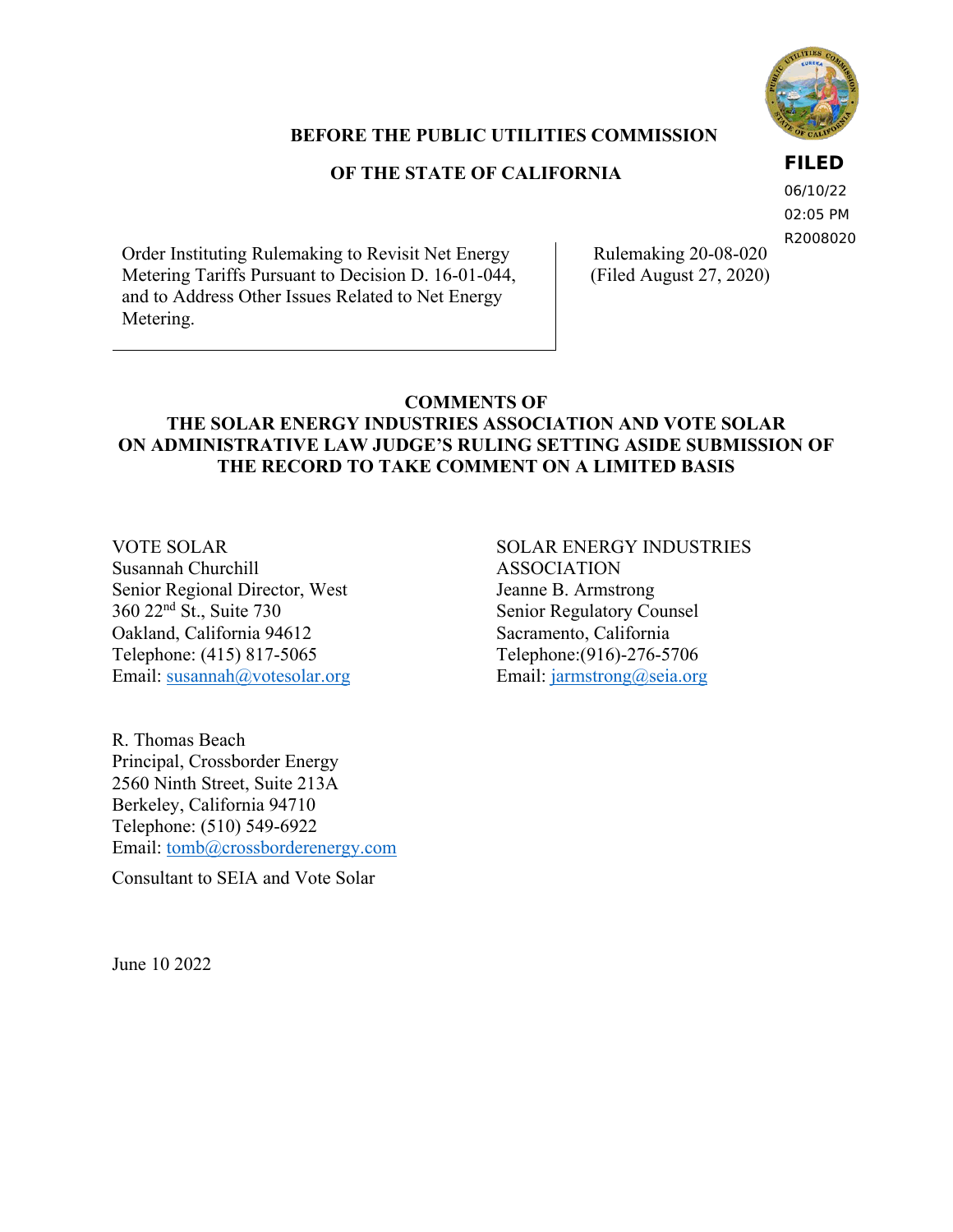# **TABLE OF CONTENTS**

|      |                                                                      |                                                                           |                                                                        | <b>Page</b> |  |  |
|------|----------------------------------------------------------------------|---------------------------------------------------------------------------|------------------------------------------------------------------------|-------------|--|--|
| I.   |                                                                      |                                                                           |                                                                        |             |  |  |
| II.  |                                                                      |                                                                           |                                                                        | 3           |  |  |
|      |                                                                      |                                                                           | A. ACC Plus is Preferable to the Market Transition Credit (Question 1) | 3           |  |  |
|      |                                                                      |                                                                           | B. Ensuring that Distributed Generation Continues to Grow Sustainably  |             |  |  |
|      | C.                                                                   | Stepdown of Retail Rate versus ACC Plus for Providing Value to            |                                                                        |             |  |  |
|      | D. A Fixed Dollar per kWh Adder is Better than a Percentage Adder    |                                                                           |                                                                        |             |  |  |
|      | Е.                                                                   |                                                                           |                                                                        |             |  |  |
|      | F.                                                                   |                                                                           |                                                                        |             |  |  |
|      | G.                                                                   | The ACC Adder Should Target a 10 Year Payback or 10% Annual Savings       |                                                                        |             |  |  |
|      |                                                                      |                                                                           |                                                                        |             |  |  |
| I.   |                                                                      | ACC Plus Will Not be Sufficient for Low Income Customers (Question 8)  13 |                                                                        |             |  |  |
|      | J.                                                                   |                                                                           | ACC Plus Should Apply to Nonresidential Customers (Question 9)  13     |             |  |  |
| III. |                                                                      | NON-BYPASSABLE CHARGES ON GROSS CONSUMPTION 14                            |                                                                        |             |  |  |
|      |                                                                      |                                                                           | A. NBCs Should Not be Assessed on BTM Consumption (Question 10) 14.    |             |  |  |
|      | B. Applicability of Specific NBCs to BTM Generation (Question 11) 16 |                                                                           |                                                                        |             |  |  |
|      |                                                                      |                                                                           |                                                                        |             |  |  |
|      |                                                                      | 2.                                                                        |                                                                        |             |  |  |
|      |                                                                      | 3.                                                                        |                                                                        | 20          |  |  |
|      |                                                                      |                                                                           |                                                                        |             |  |  |
|      |                                                                      | 5.                                                                        |                                                                        |             |  |  |
|      |                                                                      | 6.                                                                        |                                                                        |             |  |  |
|      |                                                                      | 7.                                                                        |                                                                        |             |  |  |
|      |                                                                      |                                                                           |                                                                        |             |  |  |
| IV.  |                                                                      |                                                                           |                                                                        |             |  |  |
| V.   |                                                                      |                                                                           |                                                                        | 25          |  |  |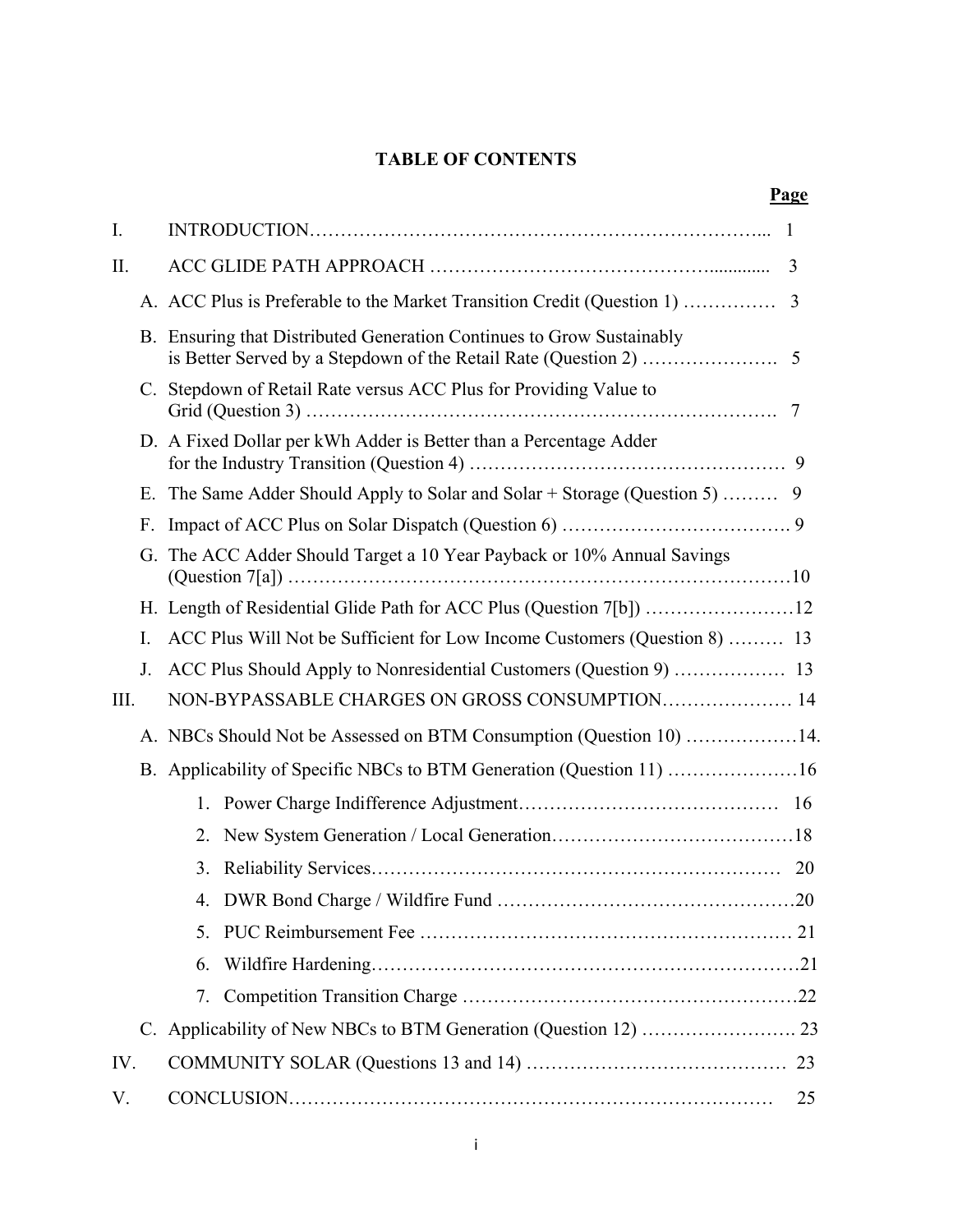# **TABLE OF AUTHORTITES**

# **California Cases**

|--|--|--|--|

# **Decisions of the California Public Utilities Commission**

| 18                                      |
|-----------------------------------------|
|                                         |
| 16                                      |
|                                         |
|                                         |
|                                         |
| <b>California Public Utilities Code</b> |
|                                         |
|                                         |
|                                         |
|                                         |
|                                         |
|                                         |
|                                         |
|                                         |
|                                         |
|                                         |
| 15                                      |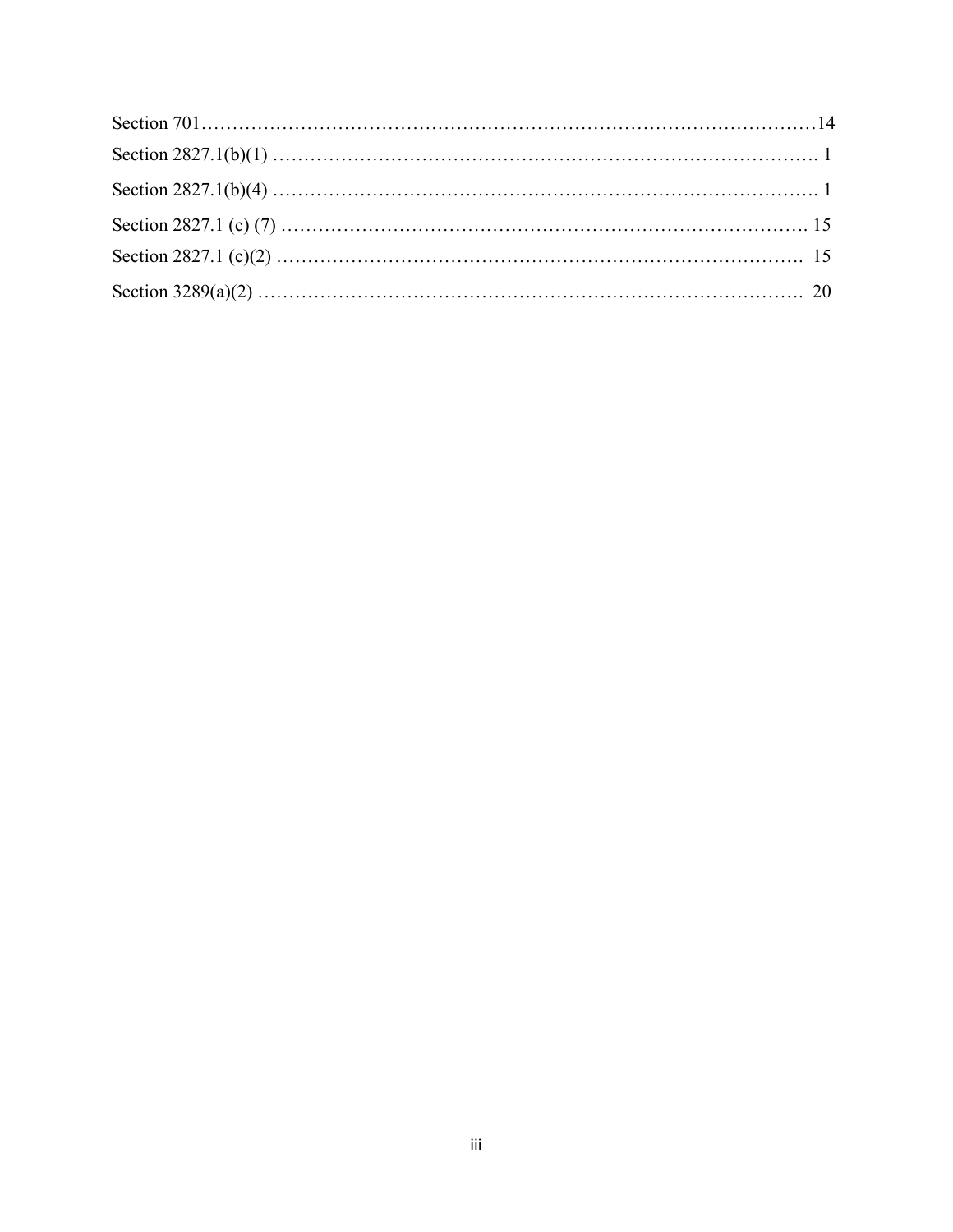# **SUMMARY OF RECOMMENDATIONS**

The Solar Energy Industries Association and Vote Solar provide the following Summary

of Recommendations with respect to their *Comments on the Administrative Law Judge's Ruling* 

*to Setting aside Submission of the Record to Take Comments on the Record.* 

- **1.** The Commission should adopt the proposed glide path for transitioning from the current net energy metering ("NEM") construct to the successor tariff set forth in SEIA and Vote Solar Opening Comments on the December 13, 2021, Proposed Decision ("PD"). Specifically, the Commission should adopt a glide path which would start with an export compensation rate steeply discounted from the applicable retail rates for Pacific Gas and Electric Company ("PG&E") and Southern California Edison Company ("SCE"), but then would be divorced from rates and lowered by 20% for each new 1 GW tranche of successor tariff customers, until an export rate based on the ACC was reached.
- **2.** If the Commission determines not to adopt the SEIA / Vote Solar proposed glide path, then the Commission should find that ACC Plus mechanism is superior to a Market Transaction Credit ("MTC") for the general market successor tariff.
- **3.** The Commission should determine that the ACC Plus mechanism will be devised based upon the following key elements:
	- Use of realistic solar costs linked to actual costs, such as the \$3.52 per watt-DC in 2023 presented on the record by the California Solar & Storage Association ("CalSSA").
	- Provision for at least a 10-year simple payback for solar  $+$  storage customers and 10% first-year savings for customers who finance their systems. To reach these metrics for sustainable growth, there cannot be either a Grid Participation Charge ("GPC") as contemplated in the PD or a significant non-bypassable charge ("NBC") on BTM consumption.
	- Use of the same \$ per kWh ACC Adder for both solar and solar + storage residential customers.
	- Design of the export rates which consolidates the hourly ACC values using simple averages of hourly ACC values across the same TOU periods used for retail electrification rates
	- Use of the E3 model released in December 2021, with the CalSSA solar costs and ACC values averaged by TOU period, results in SEIA's and Vote Solar's recommended residential ACC Plus Adders for the three utilities that are shown in **Table 1**.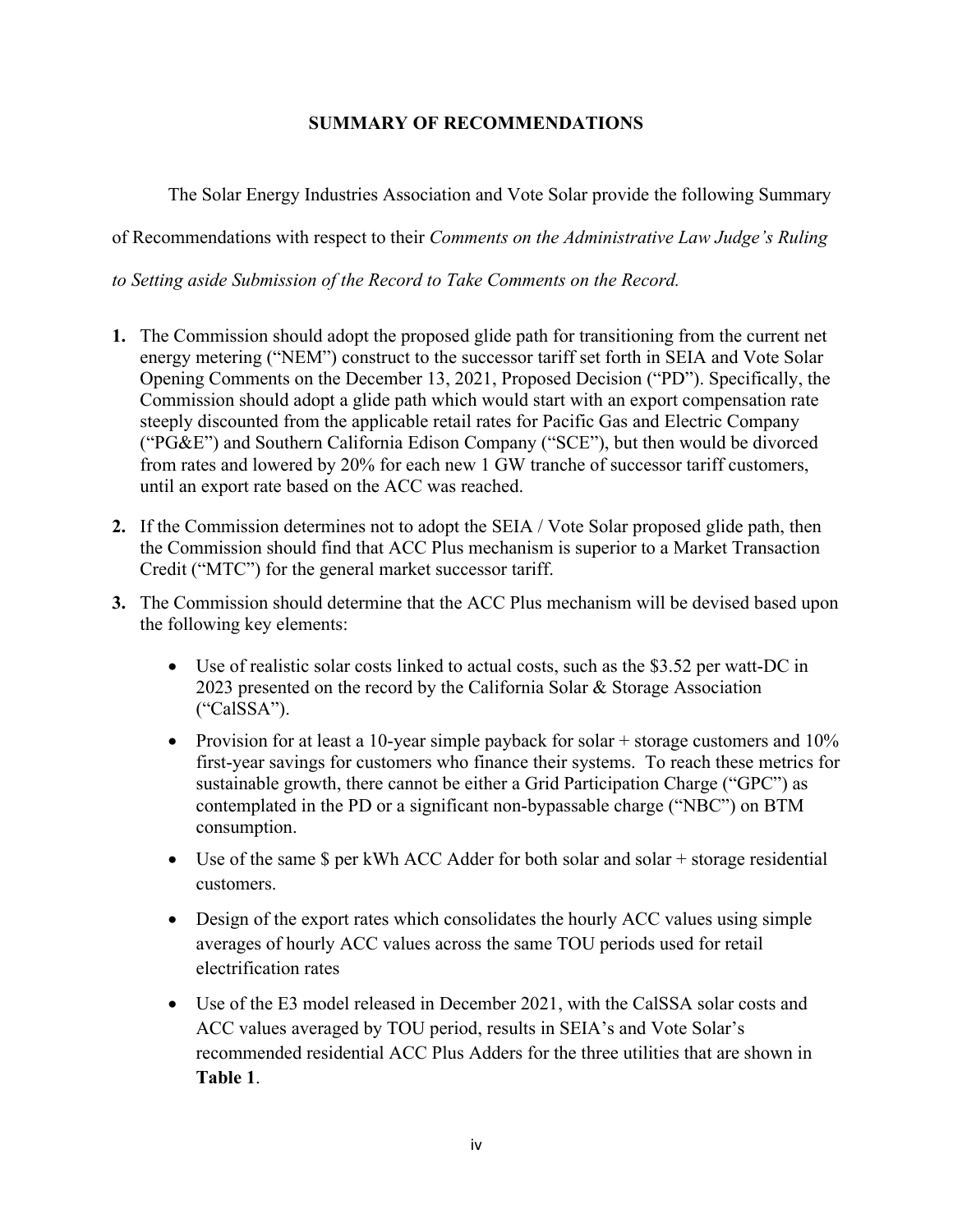| <b>Utility/Rate</b>    | <b>Solar Cost</b><br>$(\frac{S}{Watt-dc})$ | <b>Type of</b><br><b>System</b> | <b>Simple Payback</b><br>(years) or <b>Monthly</b><br>Savings $(\%)$ | <b>ACC Plus Adder</b><br>$\frac{\delta}{kWh}$ |
|------------------------|--------------------------------------------|---------------------------------|----------------------------------------------------------------------|-----------------------------------------------|
| PG&E EV2               |                                            | $S + S$                         | 10%                                                                  | 0.106                                         |
| <b>SCE TOU-D-PRIME</b> | 3.52                                       | $S + S$                         | 10%                                                                  | 0.132                                         |
| SDG&E EV-TOU-5         |                                            | $S + S$                         | 10%                                                                  | 0.020                                         |

**Table 1:** *Recommended First-year ACC Plus Residential Adders*

- Provide for the ACC Plus Adder to remain in place for a particular solar customer for a 10-year period beginning when the customer's system comes online.
- Allow for a solar customer to fix the values in the current ACC long term forecast at the time they apply for interconnection, for 15 years for residential customers and 20 years for non-residential.
- Stepdown the residential ACC Adder to zero in five 20% steps, with each step lasting for each utility's share of a 780 MW tranche of new successor tariff residential customers.
- Adoption of the \$ per kWh ACC Plus Adders and associated glidepath for nonresidential, commercial and industrial ("C&I") customers, as proposed by CalSSA.
- **4.** The Commission should determine that, for low-income customers, an ACC Adder will not be sufficient to reach a reasonable payback and, therefore, an additional MTC or upfront incentive is necessary
- **5.** The Commission should reject the assessment of NBCs on behind the meter consumption.
- **6.** The Commission should create a new track of this proceeding to explore how the elements of the general market net billing tariff need to be altered, and the extent of the needed changes, to serve as a basis for creating a viable community solar program.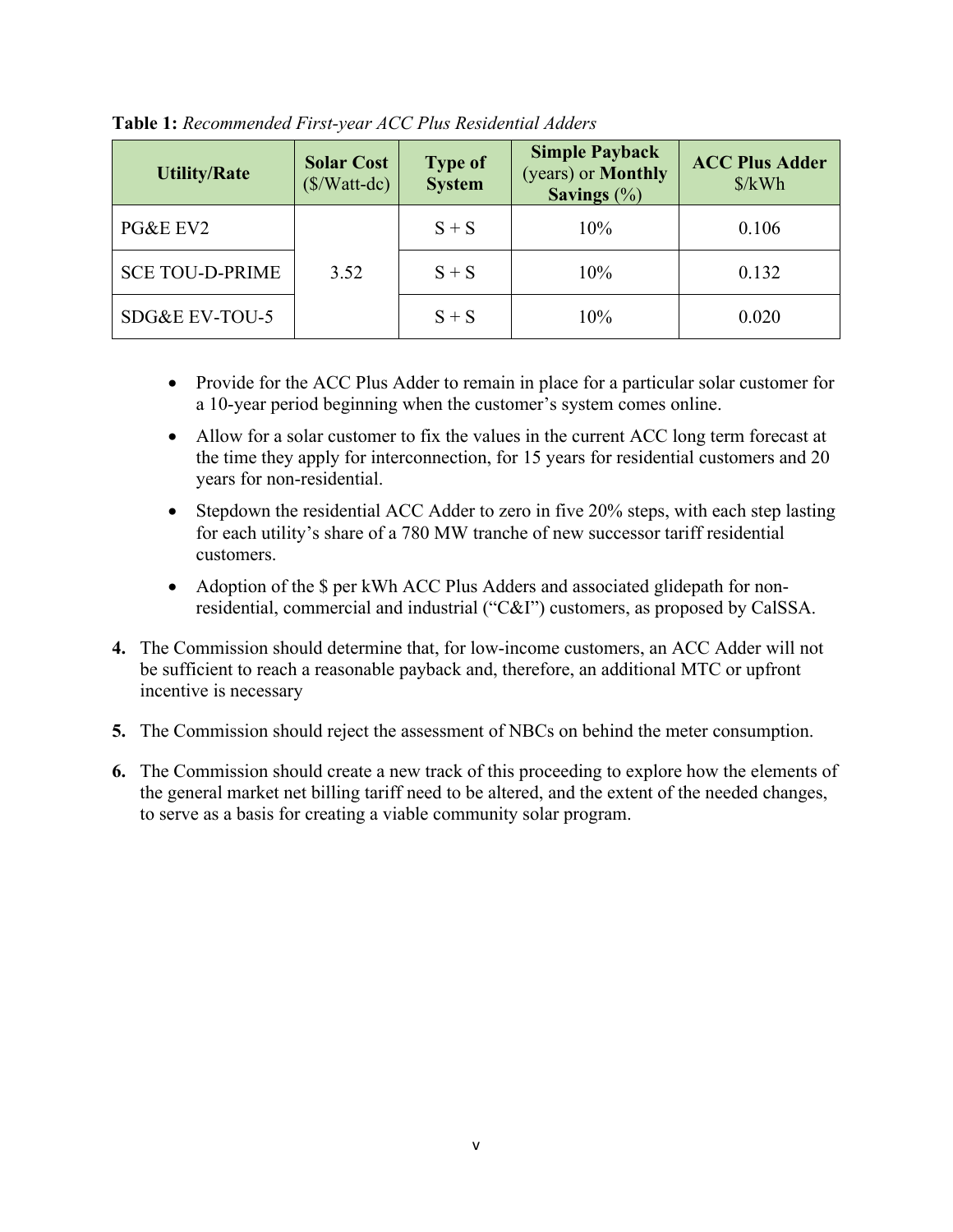Pursuant to the *Administrative Law Judge's Ruling Setting Aside Submission of the Record to Take Comment on a Limited Basis* issued in the above captioned proceeding on May 9, 2022 ("Ruling"), the Solar Energy Industries Association ("SEIA") and Vote Solar submit the following comments.

#### **I. INTRODUCTION**

The Commission's mandate in this proceeding has not changed. In crafting a successor to the current Net Energy Metering ("NEM") tariff, the Commission is statutorily obligated to account for all of the requirements under Public Utilities Code Section 2827, including two key requirements that must be balanced: (1) ensuring that the standard contract or tariff made available to eligible customer generators assures that customer-sited renewable distributed generation ("DG") continues to grow sustainably;<sup>[1](#page-6-0)</sup> and (2) providing that the total benefits of the standard contract or tariff to all customers and the electrical system are approximately equal to the total costs.<sup>[2](#page-6-1)</sup> Throughout this proceeding, SEIA and Vote Solar have demonstrated that these two requirements for a successor tariff can be reconciled, but such reconciliation cannot occur overnight. Balancing these two obligatory components of the successor tariff requires a measured transition to a point where the industry can continue to grow sustainably, and the cost and non-societal benefits of the successor tariff are approximately equal. The Commission's initial December 2021 Proposed Decision ("PD") recognized the need for a transition between the current NEM construct and the successor tariff, and we support the Ruling's continued effort to structure a transition that reasonably balances the statutory objectives.

In our earlier comments on the PD, SEIA and Vote Solar demonstrated how the successor NEM tariff advanced by the PD would place the future of the solar industry in California in jeopardy, and thereby not fulfill the Commission's statutory obligation that customer-sited renewable distributed generation continues to grow sustainably. Specifically, SEIA and Vote Solar demonstrated that the "glide path" constructed by the PD was, in fact, based on too-low solar costs, included an unreasonable grid participation charge, did not consider that 80% of solar and solar + storage systems are financed, and did not include a self-regulating mechanism to link

<span id="page-6-0"></span><sup>1</sup> Public Utilities Code Section 2827.1(b)(1).

<span id="page-6-1"></span><sup>2</sup> Public Utilities Code Section 2827.1(b)(4).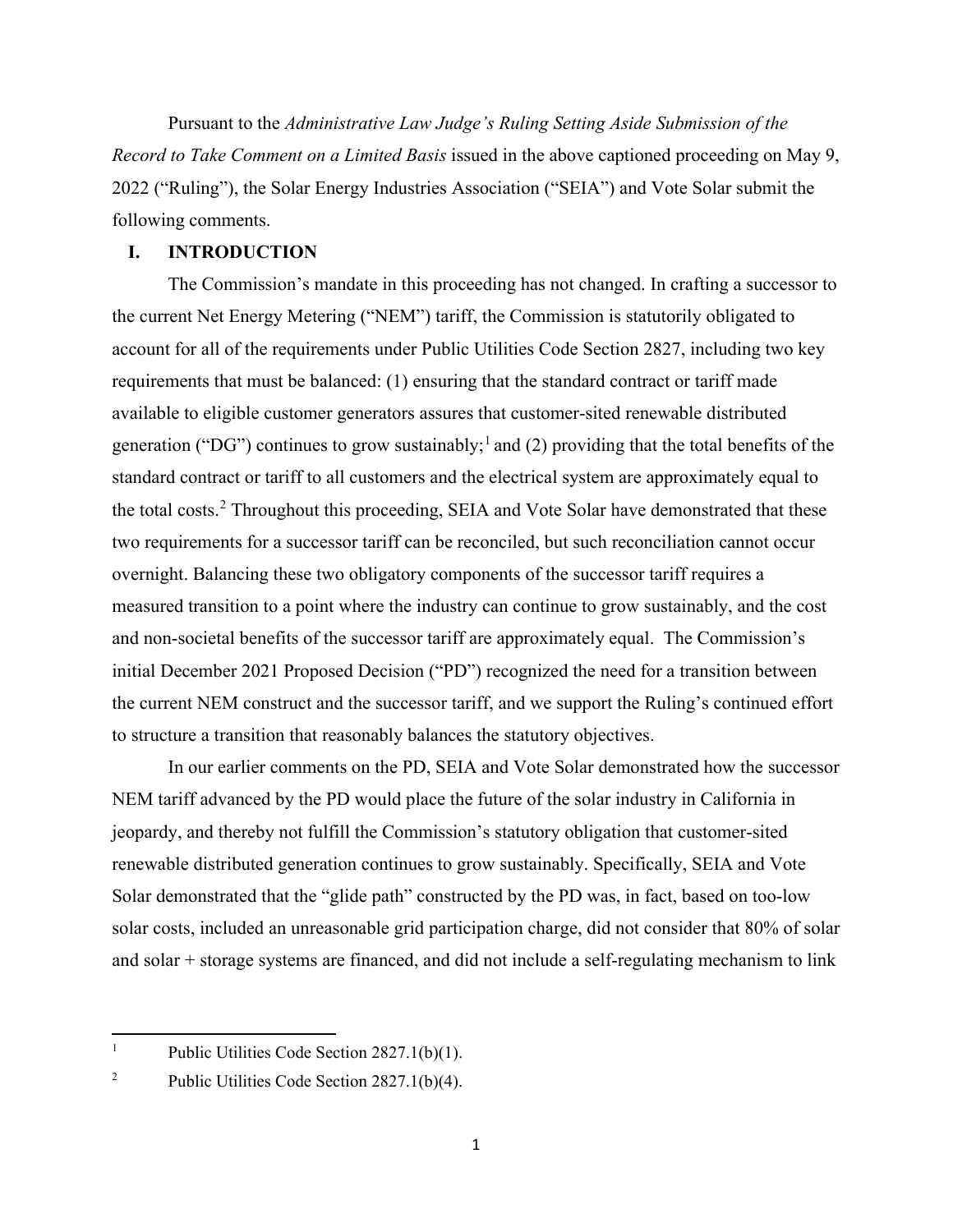stepdowns in the glide path to continued growth in renewable distributed generation.<sup>[3](#page-7-0)</sup> SEIA and Vote Solar appreciate that the Commission appears to have recognized these deficiencies in the PD and has reopened the record to solicit additional information to ensure that the successor tariff includes a glide path that adequately balances the conflicting statutory goals. We put forth a proposal in their opening comments on the PD, based on the record of the proceeding, that was aimed at providing such a balance. Specifically, we proposed a glide path which would start with an export compensation rate steeply discounted from the applicable retail rates for Pacific Gas and Electric Company ("PG&E") and Southern California Edison Company ("SCE"), but then would be divorced from rates and lowered by 20% for each new 1 GW tranche of successor tariff customers, until an export rate based on the ACC was reached. [4](#page-7-1) While this offer differed from the proposal we presented earlier in the proceeding and included a much steeper glide path for the industry, it would sustain the industry during the necessary transition period.

That said, SEIA and Vote Solar have carefully considered and analyzed the alternative ACC Plus proposal set forth in the Ruling. As will be discussed in full below, for general market customers we agree that an ACC adder, if structured correctly over a sufficient period of time, could provide a reasonable transition for the industry. The ACC Plus construct, however, would need to be designed with accurate data and have the following key elements:

- Based on realistic solar costs linked to actual costs, such as the \$3.52 per watt-DC in 2023 presented on the record by the California Solar & Storage Association ("CalSSA").
- Provide for at least a 10-year simple payback for solar + storage customers and 10% firstyear savings for customers who finance their systems. To reach these metrics for sustainable growth, there cannot be either a Grid Participation Charge ("GPC") as contemplated on the PD or a significant non-bypassable charge ("NBC") on BTM consumption, as discussed in Section III below.
- Use the same \$ per kWh ACC Adder for both solar and solar + storage customers.
- Stepdown the ACC Adder to zero in five 20% steps, with each step lasting for each utility's share of a 780 GW tranche of new successor residential tariff customers.
- In designing the export rates, consolidate the hourly ACC values using simple averages

<span id="page-7-0"></span><sup>3</sup> Opening Comments of the Solar Energy Industries Association and Vote Solar on the Proposed Decision Revising the Net Metering Tariff and Subtariffs, R. 20-08-020 (January 7, 2022) ("SEIA/Vote Solar Opening Comments on PD"), pp. 10-13.

<span id="page-7-1"></span><sup>4</sup> *See Id*., pp. 13-14.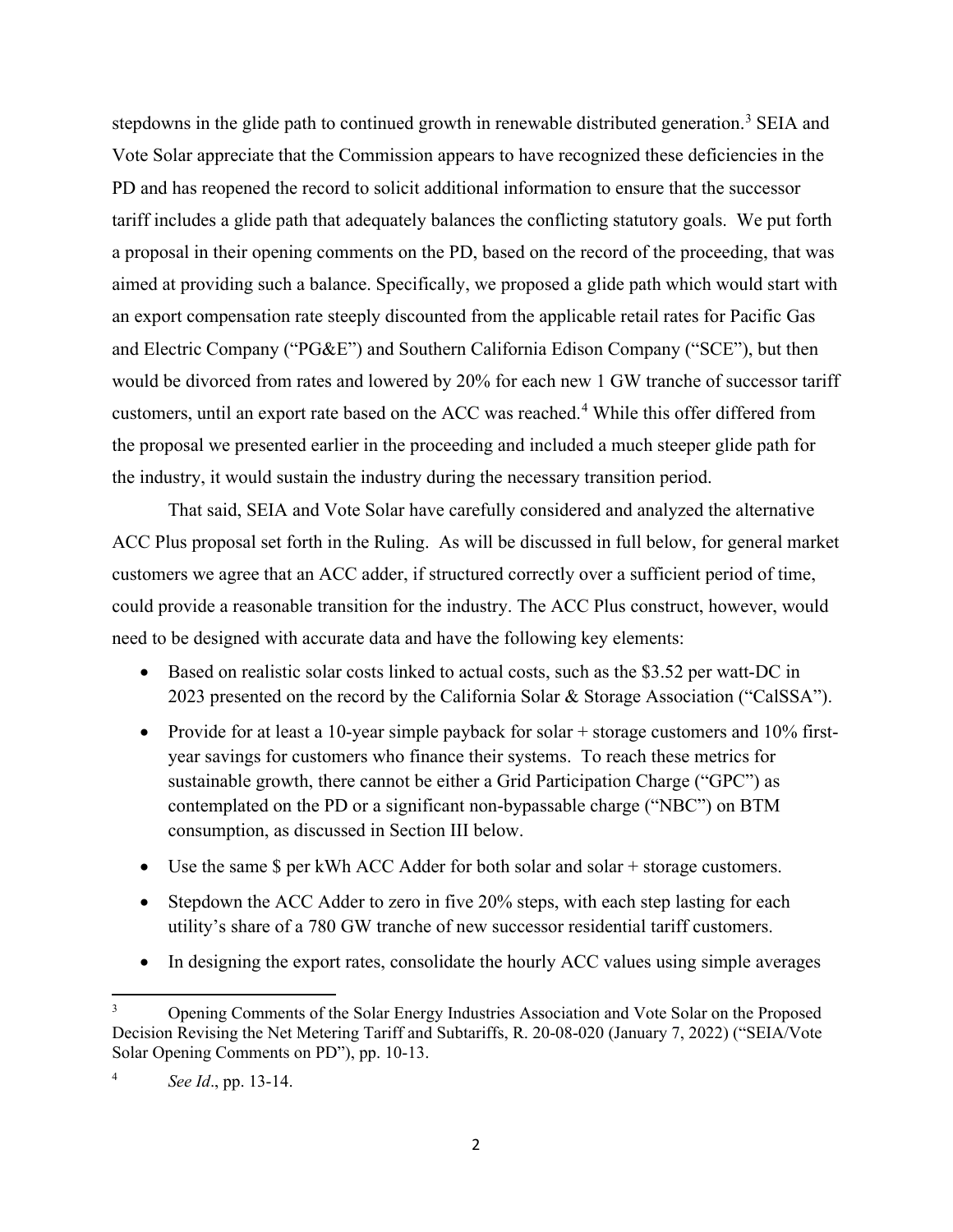of hourly ACC values across the same TOU periods used for retail electrification rates.

- Allow a solar customer to fix the values in the current ACC long term forecast at the time they apply for interconnection, for 15 years for residential customers and 20 years for non-residential.
- Adopt a  $\oint$  per kWh ACC Adder and associated glidepath for non-residential, commercial and industrial ("C&I") customers, as proposed by CalSSA.

The Ruling, through the ACC Plus concept, offers a potential solution to an effective industry transition. At the same time, however, the Ruling takes a step backward with the concept of assessing NBCs on the behind-the-meter ("BTM") consumption of NEM customers. Fundamentally, the Commission's jurisdictional reach BTM is limited and does not give it authority to assess NBCs on self-consumption. Moreover, there is no cost causation link between BTM consumption and the costs underlying many of the NBCs, rendering the assessment of these NBCs on BTM consumption unjust and unreasonable. There is also the further complication of how to measure or estimate accurately the BTM end-use of solar customers. Finally, there is the practical matter that any levy on BTM consumption result in a higher necessary ACC adder in order to achieve the payback or savings needed to ensure sustainable growth. In other words, the Commission would be requiring NEM 3 customers to pay NBCs on BTM usage only to give the amount they paid back through the ACC Adder.

Finally, SEIA and Vote Solar welcome the Commission's efforts to explore community solar as one means to expand affordable solar offerings to low-income customers. A net billing construct for a community solar program could be successful provided that the parameters of the program are structured in a manner that does not create artificial barriers to its success. It is impossible to determine, however, whether the "low-income customers and/or renters [would] benefit from a community solar tariff program modeled on the Tariff structure" until that structure is adopted. Thus, SEIA and Vote Solar recommend that the Commission should establish the specific elements of the general market net billing tariff and then hold workshops to determine the modifications needed to best create a viable community solar program to serve low-income customers and renters.

#### **II. GLIDE PATH APPROACH**

#### **A. ACC Plus is Preferable to the Market Transition Credit (Question 1)**

For general market customers, the ACC Plus is a better and more effective approach to achieve a reasoned transition to a successor tariff than the Market Transition Credit ("MTC")

3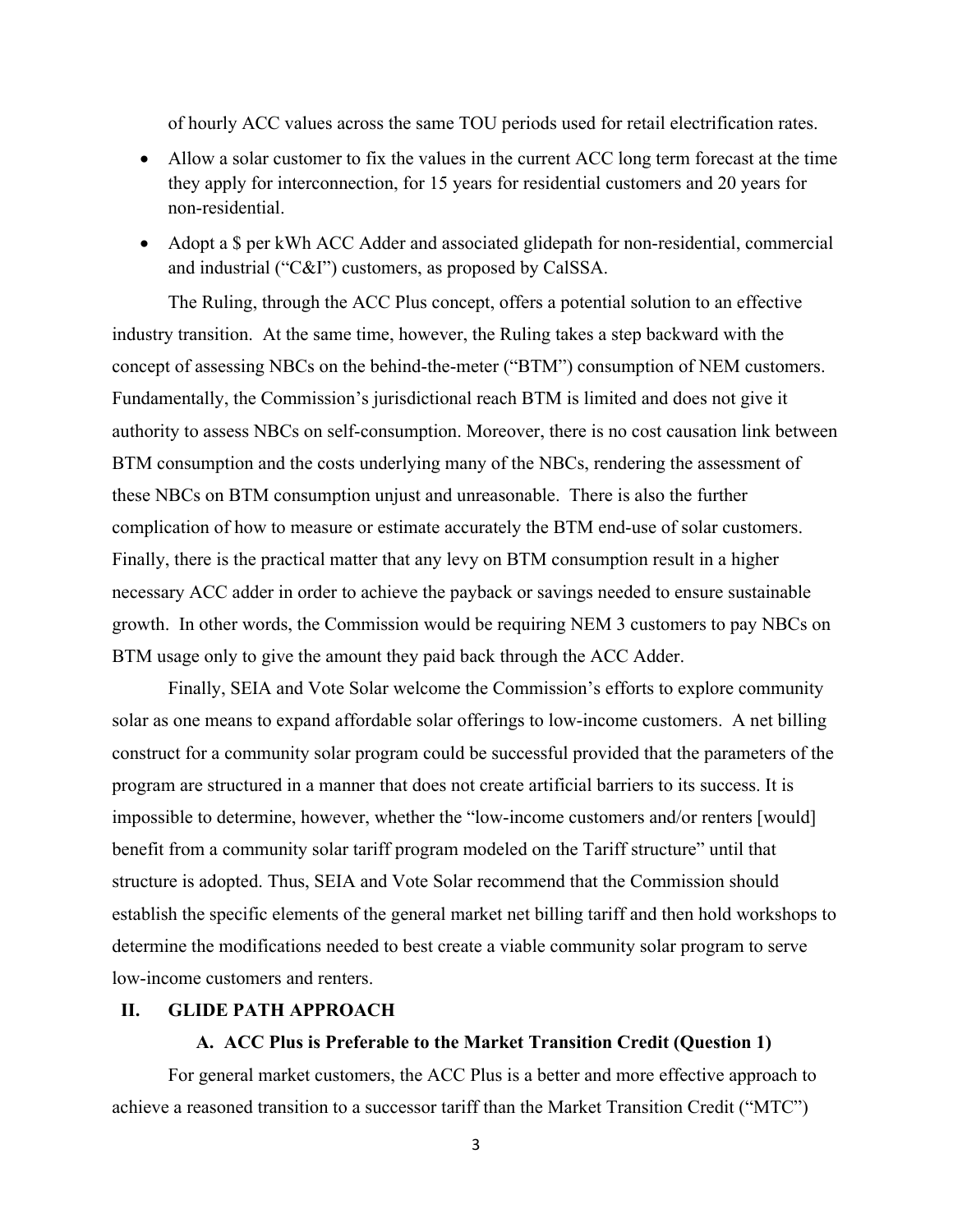advanced in the PD. The objectives of a transition period are twofold. First, it is intended as a step down from the current NEM construct (where the export compensation is grounded in retail rates) to a new structure where the export rates would be based on avoided costs from the Avoided Cost Calculator ("ACC"). The record shows that immediately pricing export compensation at the ACC will place solar and solar + storage out of reach for most customers. Second, the transition period is intended to afford the industry sufficient time to move from solar-only to solar + storage as the industry's primary product. The ACC Plus is a better mechanism to achieve these objectives than the MTC.

The transition in export rates should be based either on the current structure for exports (retail rates) or on the final structure (the ACC). Our comments on the original PD proposed to start the transition from a discount to retail rates. ACC Plus would structure the transition using a declining adder to the ACC. Both mechanisms can provide a reasonable transition based on a glide path in export rates, assuming reasonable values are used to calculate that path. In contrast, the MTC is completely divorced from the customer's exports to the grid. The MTC is a monthly credit of a fixed dollar amount based on the size of the solar system. The MTC is in no way tied to how much the customer exports, to when exports occur, or even to whether the customer's system is operating. The structural similarity between the ACC Plus and the current NEM construct would facilitate customer understanding of the new tariff and avoid having to introduce and explain an entirely new billing component. Customer understanding and acceptance are critical to the industry's ability to market their products.

Moreover, the ACC Plus, by providing a \$ per kWh adder to the export rate, offers more support for the solar-only customer during the glide path to export rates based on the ACC. This support is critical over the next few years. While SEIA and Vote Solar recognize that the end game is to transition the industry to one whose primary product is solar + storage, the industry simply is not there yet. The record demonstrates the significant barriers which are still facing the industry with respect to this goal.<sup>[5](#page-9-0)</sup> Support for the solar-only market over the next few years, using a glide path in ACC Plus export rates, is critical to allow the industry sufficient time to overcome these barriers and complete the transition to solar + storage.

<span id="page-9-0"></span><sup>5</sup> SEIA /Vote Solar Opening Comments on PD, pp. 12 -13 (documenting the record evidence regarding these barriers, e.g., current lack of cost effectiveness, supply chain issues for the batteries, need to finalize installation codes and standards).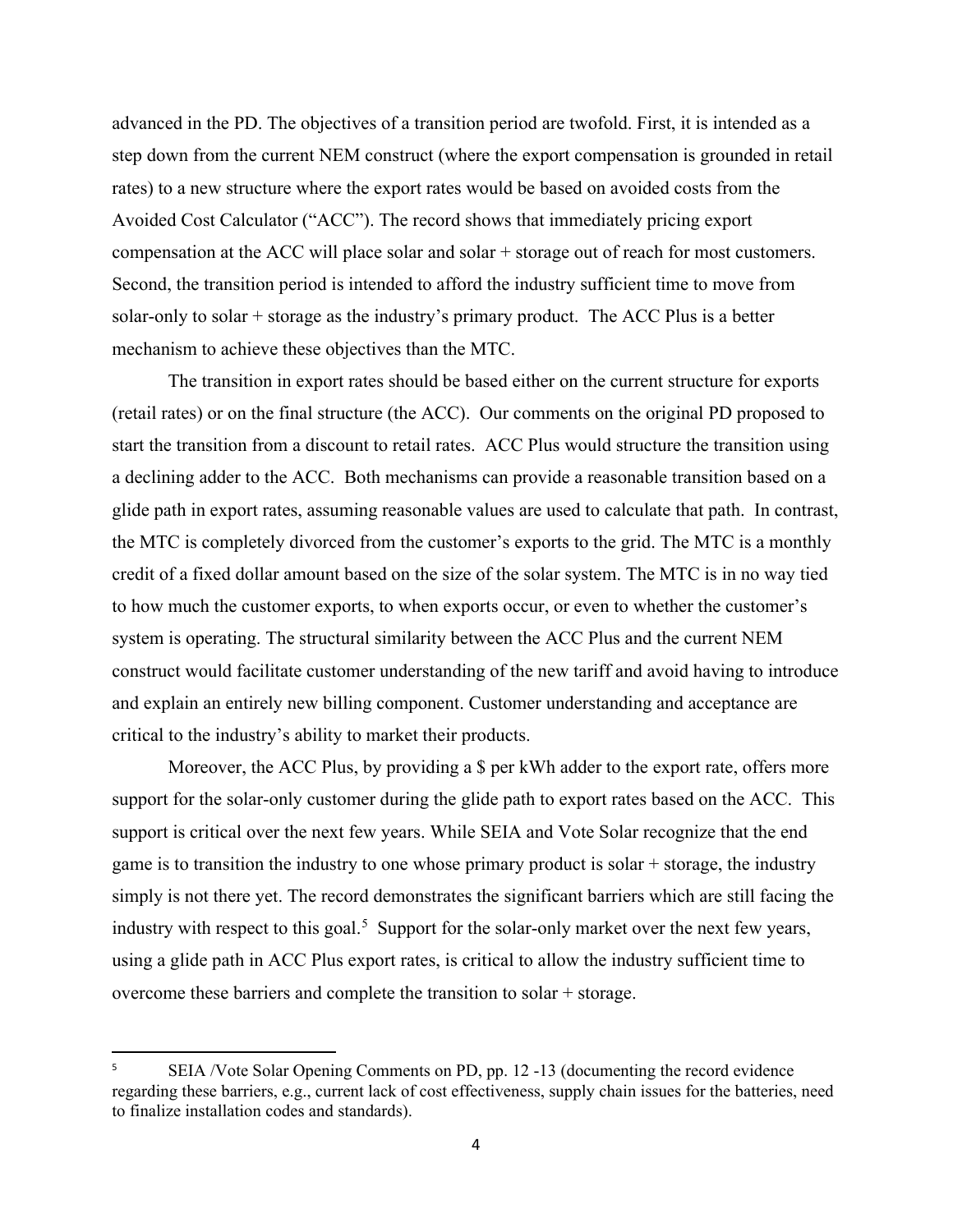Finally, SEIA and Vote Solar emphasize that there is a role for an MTC – or, even better, upfront buydown incentives – in the compensation structure for low-income customers, including CARE and FERA customers. CARE customers need additional support because their rates are 32.5% to 35% lower than the non-discounted rate, while FERA customers receive an 18% discount. These rate discounts result in reduced savings from the use of solar BTM. .Lowincome solar is more costly to install, as program costs from the DAC-SASH program show., In addition, the Commission must recognize that compensation through export rates is effectively capped for each annual billing period by the residential minimum bill or the non-bypassable charges that solar customers must pay. The result can be that, even when export rates are increased as much as possible, low-income customers do not reach a reasonable payback. In such circumstances, there is a need for a low-income MTC or an upfront buydown incentive to provide the necessary support for DER adoption among low-income customers. This is discussed at greater length in the comments of Vote Solar – GRID Alternatives – Sierra Club.

## **B. Ensuring that Distributed Generation Continues to Grow Sustainably is Better Served by a Stepdown of the Retail Rate (Question 2)**

SEIA and Vote Solar continue to believe that a glide path approach that sets export compensation rates at a declining percentage of the retail per-kWh rates is a more effective approach to ensure that customer sited renewable distributed generation continues to grow sustainably, compared to either the ACC Plus or an MTC. Nonetheless, as stated above, a reasonably constructed ACC Plus structure may be acceptable.

The fact is that whatever shape the NEM 3.0 successor tariff ultimately takes, it will be substantially different from the net metering structure which has been in place for the last 20+ years. The willingness of customers to invest in solar or solar + storage is ultimately tied to their ability to understand and accept the basis upon which they will be compensated. In this regard, we submit that an export rate linked to the retail rate is superior to ACC Plus, because retaining a link between the retail rate and export compensation will enhance customer understanding and thus the sustainability of the market.<sup>[6](#page-10-0)</sup>

Further, the industry has long experience and confidence in net metering structures based on retail rates, and the certainty and familiarity with retail rates has been critical in financing solar systems. Four-fifths (80%) of distributed solar and storage systems are financed through

<span id="page-10-0"></span>6

Exh. SVS-04 (Beach), p. 41, lines 3-9.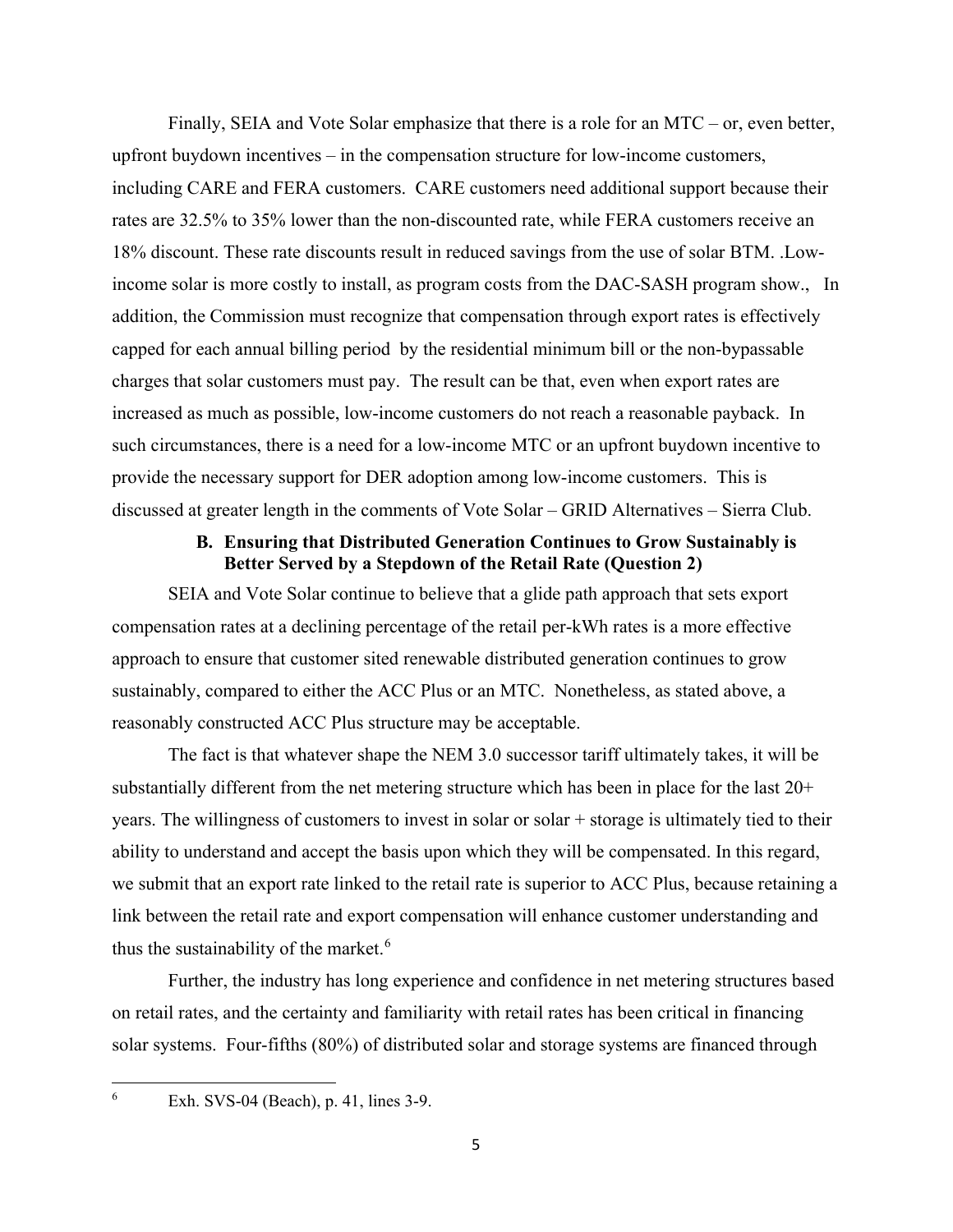loans or power purchase agreements.<sup>[7](#page-11-0)</sup>That is why the glide path proposed by SEIA and Vote Solar in our comments on the PD would start with an export compensation rate steeply discounted from each utility's applicable retail. We then proposed to reduce the export rate by 20% for each new 1 GW tranche of successor tariff customers.<sup>[8](#page-11-1)</sup> Such a structure allows for reasonable certainty in the customer's export compensation over the life of the system, and thus the customer's ability to repay the loan. While an ACC Plus approach to the glide path can provide a level of certainty based on the published ACC values in the currently effective ACC, there will be less certainty for the customer than a structure based on retail rates.

 The ACC is revised every two years, and thus there is far less certainty and familiarity in what the level of the ACC will be in the future. To date, the track record of the ACC does not inspire confidence. There was a substantial and largely unexplained reduction of over 70% in solar-weighted ACC values from the 2020 ACC to the 2021 ACC.<sup>[9](#page-11-2)</sup> The ACC is based on complex modeling using a resource planning model and a production cost model. Modeling changes appear to have caused the drop in solar-weighted ACC values from 2020 to 2021, without any changes to the underlying resource economics that would justify such a large decrease.<sup>10</sup> Retail rates are not subject to such volatility, and customers, the financial community, and the solar industry have experience with typical year-to-year rate changes. That is why a glide path based on retail rates would be preferable to the ACC Plus concept. That is also why SEIA and Vote Solar continue to recommend that, if the ACC is used as the basis for export rates, customers should be able to lock in the current ACC values for periods of 15 years for residential and 20 years for non-residential commercial systems. This is essential to allow

<span id="page-11-0"></span><sup>7</sup> *Id*., at p. 48, lines 10-14: "Lawrence Berkeley National Lab's (LBNL) annual *Tracking the Sun* reports show that 37% of systems installed in 2019 were third-party-owned; this percentage approached 60% in 2012, but has dropped as solar loans have replaced PPAs. Two-thirds of host-owned systems are financed. This means that, overall, almost 80% of residential solar systems are financed."

<span id="page-11-1"></span><sup>8</sup> *See* SEIA/Vote Solar Opening Comments on PD, pp. 13-14.

<span id="page-11-2"></span><sup>9</sup> See Figure 4 from the Documentation for the draft 2021 ACC, showing the single-year change in the value of selected DERs in 2030. The value of solar PV drops by 74%, from 11.7 cents per kWh to 3.1 cents per kWh.

<span id="page-11-3"></span><sup>&</sup>lt;sup>10</sup> See Resolution E-5150, at p. 37: "[The 2021 ACC] corrects a number of errors made in the 2020 ACC that we were made aware of during the last year." No specification of these errors is presented in the Commission's discussion in this resolution, nor did the Commission provide a clear explanation of why their correction produced such a large change in the 2021 ACC values compared to the 202 ACC.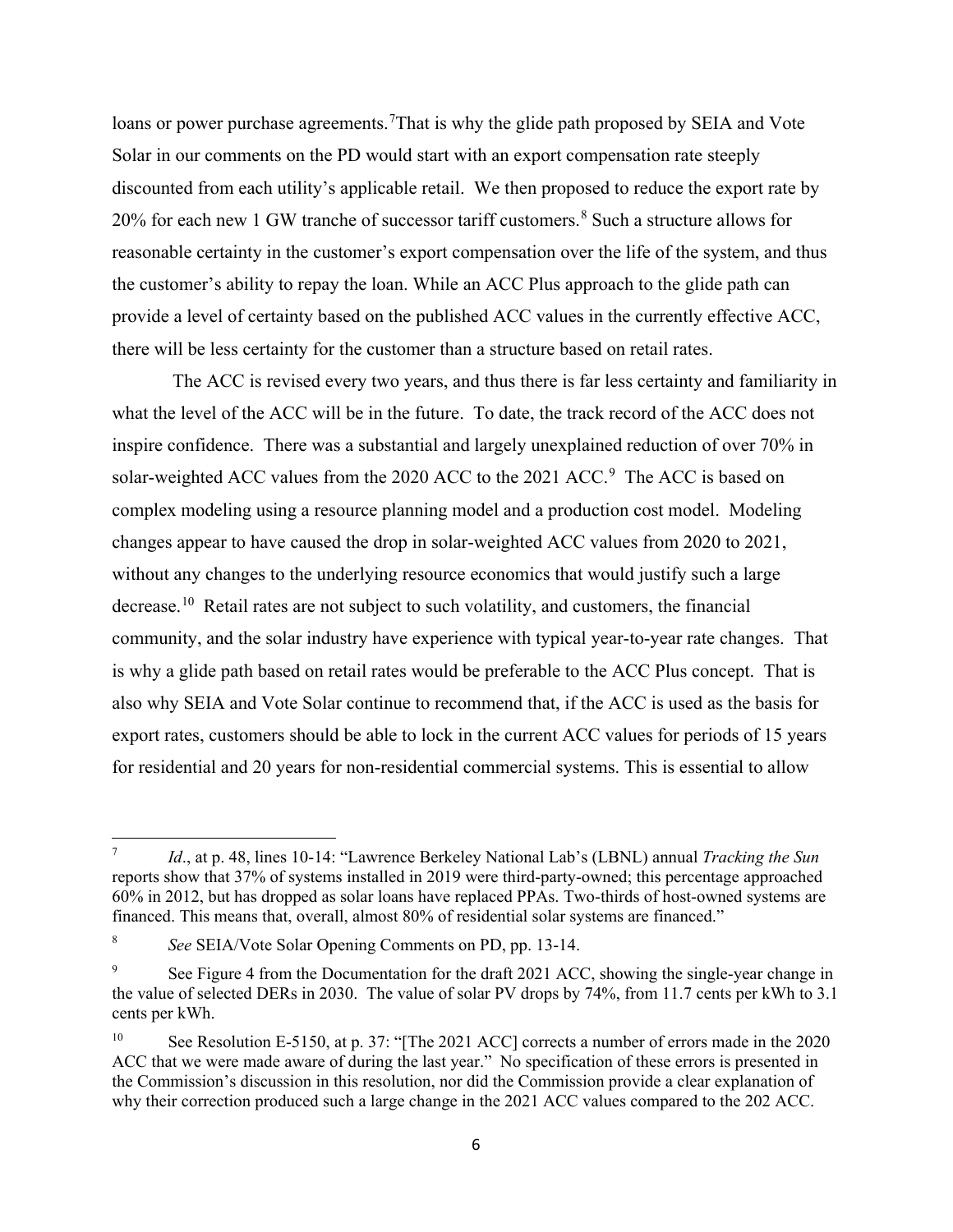potential DER customers to assess the value proposition of their investment and to ensure lenders will finance such investments.<sup>11</sup>

The final option, setting export rates at the ACC immediately, then using a fixed monthly MTC to achieve a reasonable payback or monthly savings for the solar customer, introduces the same uncertainty with the use of the ACC as ACC Plus, then adds the additional complexity of a new, unfamiliar compensation component with which the solar industry, the financial community, and customers have no experience.

## **C. Stepdown of Retail Rate versus ACC Plus for Providing Value to Grid (Question 3)**

Export rates based on either (1) a percentage of retail electrification rates or (2) the ACC plus an adder will send important price signals to solar and solar + storage customers. There are strengths and weaknesses to each approach. As discussed below, it is difficult to say which approach will provide "higher value to the electric grid."

The residential electrification rates likely to be used in NEM 3.0 have time-of-use ("TOU") rate differences that are based on marginal costs, unlike the "TOU-lite" rate differences in default residential rates. As a result, the rate differentials between TOU periods in retail electrification rates send important and accurate price signals. Of course, retail rates are not set exactly at marginal costs, and generally must be scaled up from marginal costs using an equal percentage of marginal costs ("EPMC") scalar. That said, NEM 3.0 export rates set at a percentage of retail electrification rates thus may be quite close to marginal costs, depending on how the percentage discount compares to the EPMC scalar.

The ACC represents the utilities' long-run avoided costs and uses many of the same marginal costs and hourly allocations employed in retail rates. For example, both retail rates and the ACC use forecasts of CAISO energy market prices to set marginal/avoided energy costs. Both also use storage costs to set marginal/avoided generation capacity costs. The long-run avoided transmission and distribution ("T&D") costs used in the ACC are the same marginal T&D costs used in retail rates. However, a significant problem with the use of the ACC to set export rates directly is the false precision of the hourly ACC values.

<span id="page-12-0"></span><sup>&</sup>lt;sup>11</sup> *Id.*, at pp. 16-17. The longer lock-in for commercial systems is necessary given the lower rates and reduced bill savings for these systems. The locked-in ACC values should be those that are current when the new solar customer applies to interconnect.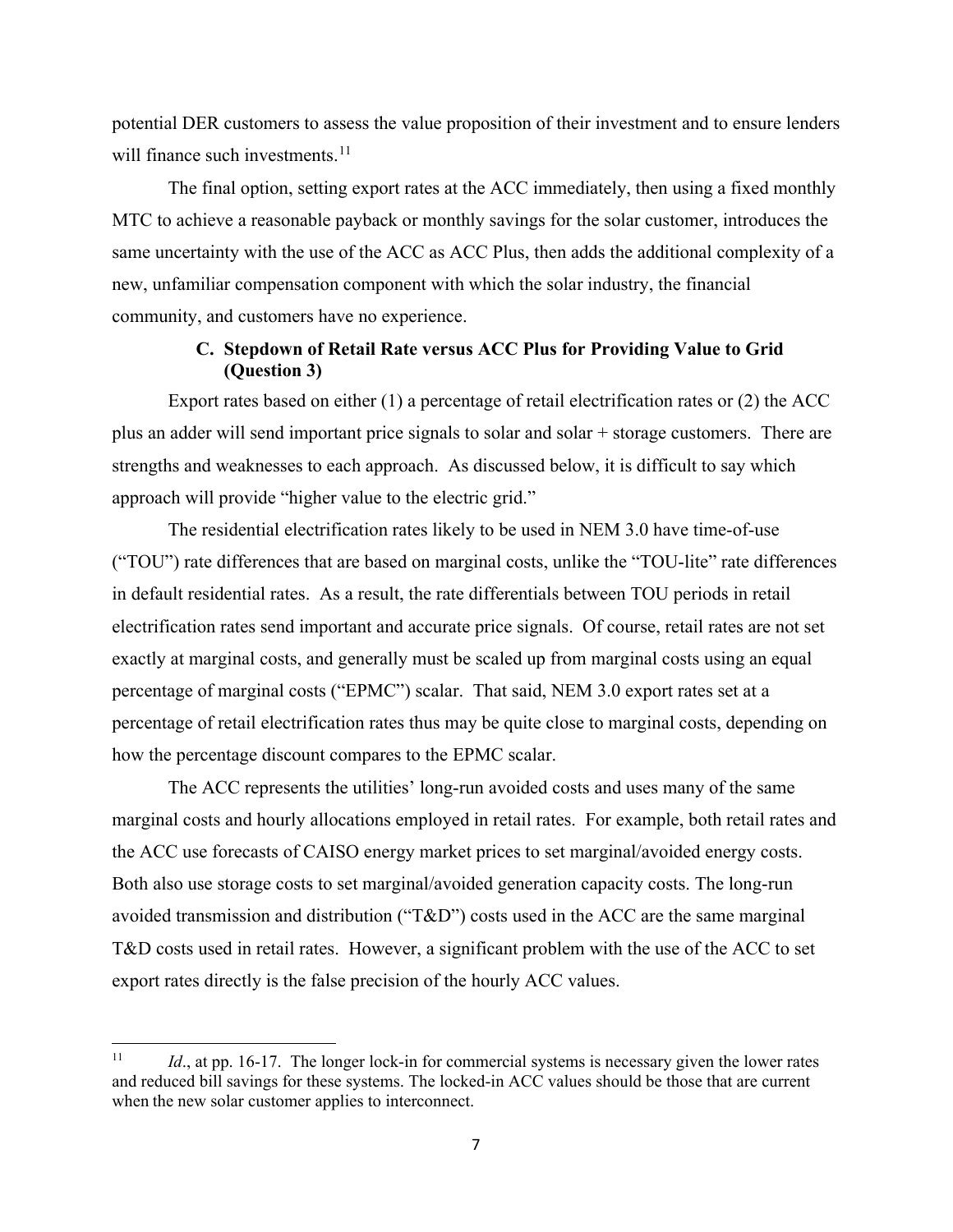Specifically, the ACC uses a loss-of-load expectation ("LOLE") analysis that assigns much of the annual avoided generation capacity value to the month of September. As a result, the ACC values in September – especially in the first week – are very high. See the figure in **Attachment A**, which compares the following hourly profiles of ACC values for PG&E in 2023: (1) the first week in September, (2) the month of September, (3) the four summer months (June-September), and (4) aggregated by the summer EV2 TOU periods. The hourly ACC values for the first week in September might be accurate during a summer heat wave, but the problem is that such heat waves do not always occur just in the first week in September. For example, the 2020 heat wave that caused blackouts in California occurred in mid-August. The annual peak hourly retail loads on the CAISO system have occurred as early as June 20 (in 2008) and as late as September 15 (in 2014).<sup>[12](#page-13-0)</sup> As a result, the hourly ACC values convey a false precision that will distort price signals to customers – only by chance will the first week in September be a heat wave with high prices and thin reserve margins.<sup>13</sup> The ACC-based export rates proposed in the PD – 24 hourly weekday rates and 24 hourly weekend rates each month – have the same issue. If the ACC is used to set export rates under an ACC Plus framework, SEIA and Vote Solar strongly recommend that the hourly ACC values should be consolidated into the same TOU periods as the retail rates that the customer faces.[14](#page-13-2) **Attachment A** to these comments includes the resulting ACC values in 2023 when hourly ACC values are averaged across the TOU periods used in the three investor-owned utilities' ("IOU") electrification rates.<sup>[15](#page-13-3)</sup> ACC Plus export rates will convey more consistent and accurate price signals over the course of each season, and be easier for customers to understand and to act on, if they use the same TOU periods that the customer faces in their applicable retail rate.

<span id="page-13-0"></span><sup>12</sup> See [http://www.caiso.com/Documents/CaliforniaISOPeakLoadHistory.pdf.](http://www.caiso.com/Documents/CaliforniaISOPeakLoadHistory.pdf)

<span id="page-13-1"></span><sup>&</sup>lt;sup>13</sup> Real-time price signals based on actual high-demand, high-risk grid conditions are better conveyed through critical peak pricing programs.

<span id="page-13-2"></span><sup>&</sup>lt;sup>14</sup> SEIA and Vote Solar note that the IOUs also are concerned with this issue and have proposed to aggregate ACC values into two seasonal (summer and winter) sets of 24-hourly ACC values. See the Opening Comments of the Joint IOUs on the PD, at pp. 13-15: "the PD's proposed structure for export compensation is overly complex and may create customer confusion."

<span id="page-13-3"></span><sup>&</sup>lt;sup>15</sup> E3's model provided with the PD includes a flag to convert to export rates consolidated across TOU periods*. See* Cell D124 on the Dashboard for the E3 model. As is done in the E3 model, SEIA and Vote Solar support consolidating ACC values into TOU periods using a simple average across the hours of each TOU period. The use of a simple average across each TOU period recognizes the difficulty in predicting export profiles when solar increasingly is paired with storage.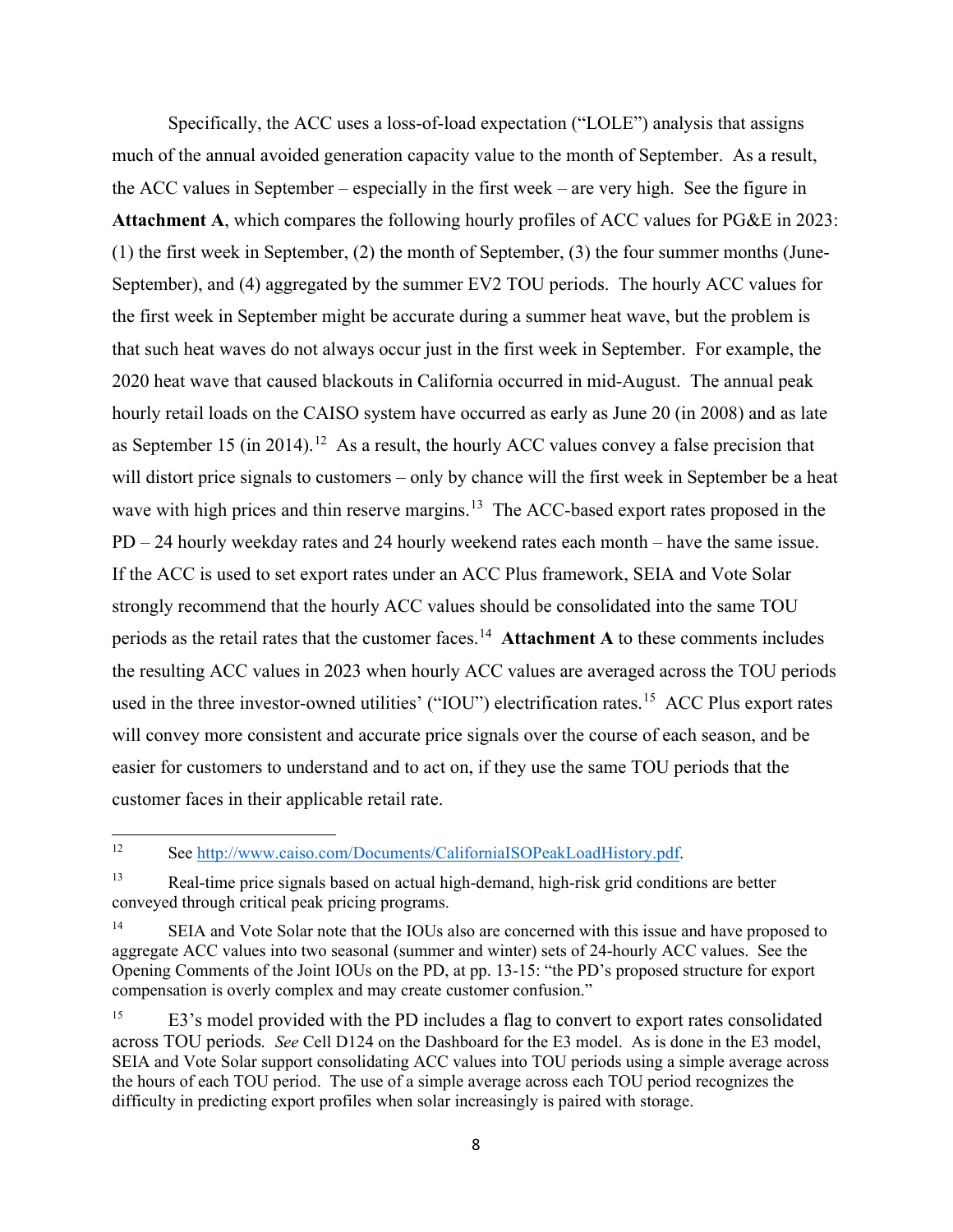## **D. A Fixed Dollar per kWh Adder is Better than a Percentage Adder for the Industry Transition (Question 4)**

SEIA and Vote Solar support a fixed \$ per kWh adder to the ACC. This is the approach that is the simplest and easiest to understand and to calculate when quantifying the adder needed to reach a certain payback or monthly savings. A percentage adder could result in extremely high ACC export rates in a few hours, unless ACC values are consolidated into TOU periods as recommended above. Moreover, a fixed \$ per kWh adder will provide additional support for solar-only systems during the first years of the glide path, compared to the percentage adder. As discussed in response to Question 5, this support will diminish rapidly as the adder is reduced during the later years of the glide path.

#### **E. The Same Adder Should Apply to Solar and Solar + Storage (Question 5)**

We support a single, fixed  $\frac{1}{2}$  per kWh adder that applies to both solar-only and solar + storage systems. Again, this is the simplest approach. The design focus of this adder should be the customer economics of the solar + storage systems that is intended to become the standard for the industry by the end of the glide path. A single fixed \$ per kWh adder also avoids the issue of distinguishing between solar-only and solar + storage systems in the IOUs' interconnection portals. As the ACC adder decreases over the years of the glide path, the benefit of the adder for solar-only systems will decline faster than for solar + storage, reducing the attractiveness of solar-only compared to solar paired with storage.<sup>[16](#page-14-0)</sup> This will send clear signals to customers to choose solar  $+$  storage systems and to the industry to make solar  $+$  storage its primary product.

#### **F. Impact of ACC Plus on Solar Dispatch (Question 6)**

The question of how residential storage will be dispatched depends, first, on how the hourly ACC values are consolidated into export rates, as discussed above in response to Question 3. If hourly ACC values are only consolidated into 48 hourly values each month (24 for weekdays / 24 for weekends), as provided in the PD, the result will be to signal to customers to use storage to maximize consumption BTM for most of the year, because only in September will export rates be high enough to strongly encourage exports in the 4 p.m. to 9 p.m. summer on-

<span id="page-14-0"></span><sup>&</sup>lt;sup>16</sup> All else equal, the reduction in the adder over the glide path will increase solar-only paybacks by 45% to 70%, while solar + storage paybacks will increase by only 20% to 25%. Thus, this structure will strongly encourage the adoption over time of solar paired with storage.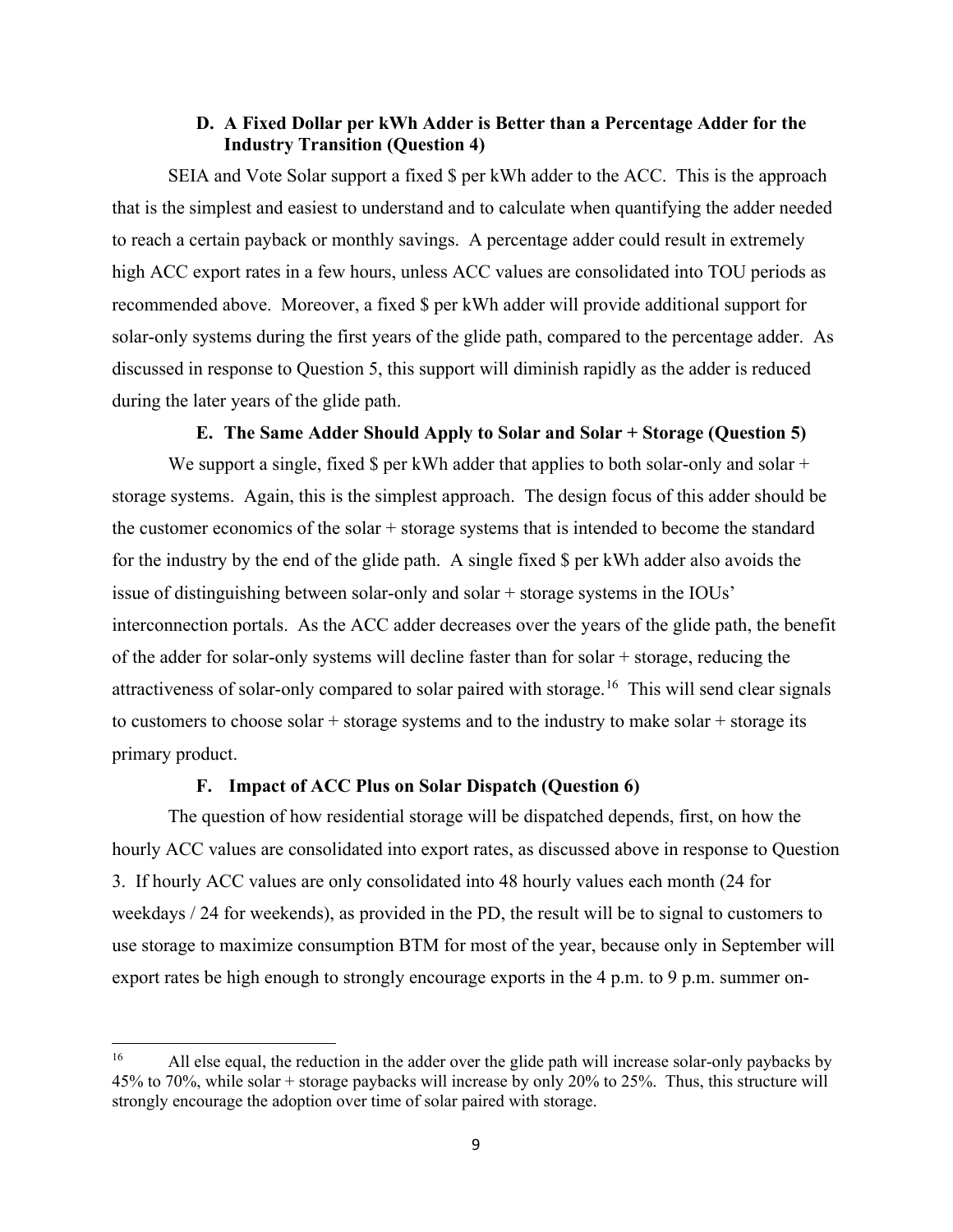peak period when exports are most beneficial to the system as a whole. If ACC values are averaged across the same TOU periods as the retail electrification rates, as we have proposed, the result will be a stronger signal to export in the on-peak hours of all of the summer months. This signal will be enhanced under ACC Plus by a fixed adder to ACC values. Thus, the ACC Plus structure, with ACC values averaged across the retail rate TOU periods, will encourage residential customers to export more stored energy during the summer on-peak period, compared to the export rate structure in the PD. This also will be an export rate structure that is much simpler for customers to understand.

On a closely related issue, SEIA and Vote Solar are concerned with the storage dispatch assumptions included in the E3 model released with the PD in December 2021. The E3 model assumes that residential solar + storage customers can dispatch the stored energy not needed to serve their own on-peak load into exactly the one or two on-peak hours with the highest ACC values each day. We are not aware that residential inverters are capable of such precision control of storage dispatch, and it is not now feasible for solar installers or inverter manufacturers to reprogram hundreds of thousands of residential storage systems every time the ACC changes. This is another reason why the use of ACC values consolidated by simply averaging across TOU periods makes more sense – it will simplify the price signals that encourage residential customers to dispatch their storage into the on-peak window from 4 p.m. to 9 p.m. ACC values consolidated into TOU periods also should be used to calculate the ACC adders, as we do below, in order to represent fairly the capabilities of current inverters and battery systems.

# **G. The ACC Adder Should Target a 10 Year Payback or 10% Annual Savings (Question 7[a])**

If the Commission adopts ACC Plus, it is essential that the calculation of the ACC Plus adder continue to be premised on achieving the reasonable benchmark of a 10-year simple payback for solar + storage systems and on a realistic cost of residential solar that is grounded in actual residential solar costs in California. The record shows that paybacks of 10 years or less are typical in states that continue to see sustainable growth in their solar markets after significant changes to their NEM tariffs.[17](#page-15-0) A 10-year payback will work to sustain California's market, and enable the transition to solar  $+$  storage, but only if it is premised on realistic costs for installing these systems. SEIA, Vote Solar, CalSSA and other parties have commented at length on the

<span id="page-15-0"></span><sup>&</sup>lt;sup>17</sup> See Exh. SVS-03, at pp. 54-55 and Figure 14.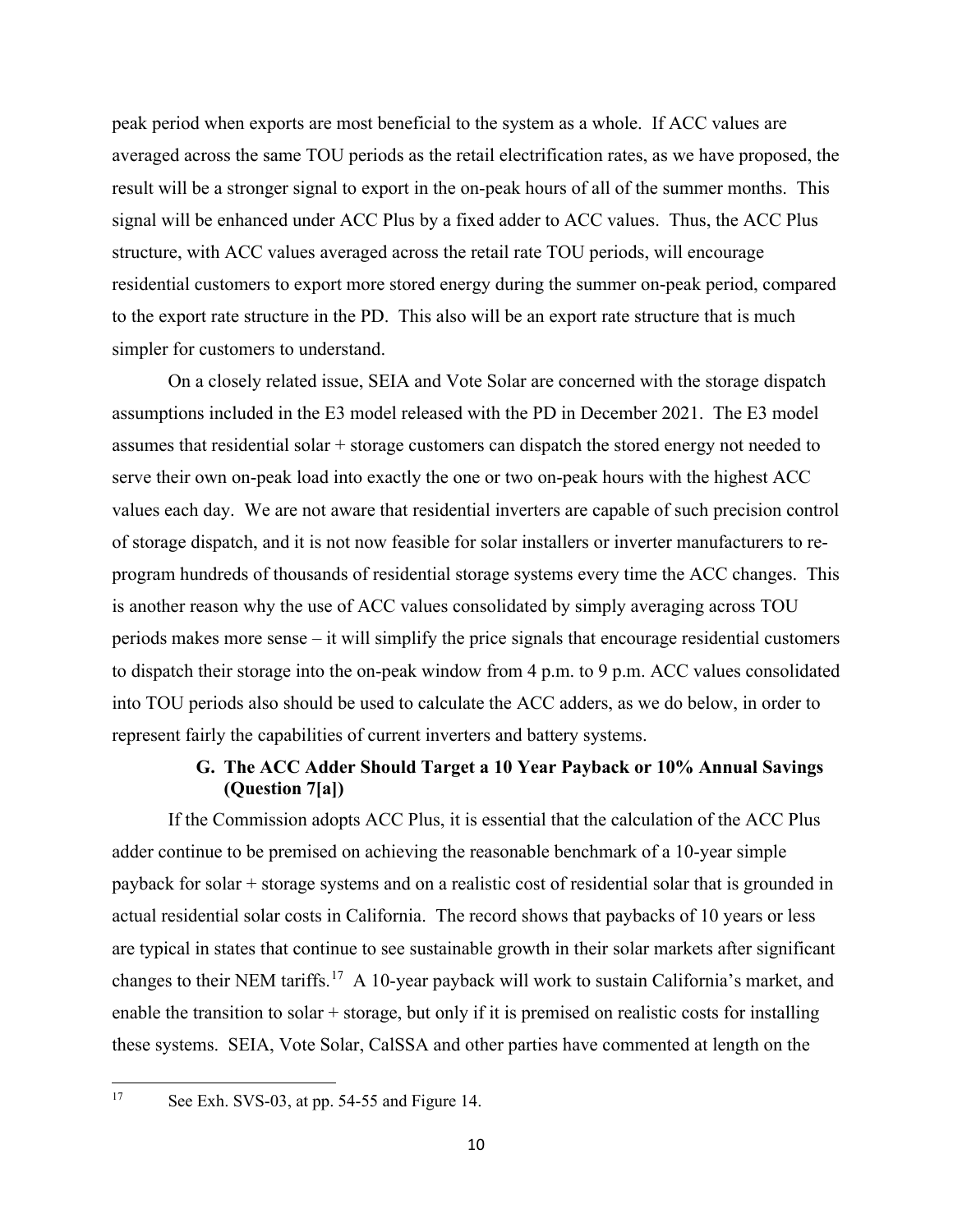problems with the \$2.34 per watt-DC solar cost used in the PD.<sup>18</sup> A reasonable solar cost that is in the record is CalSSA's \$3.52 per watt-DC, which is grounded in recorded costs from the Commission's interconnection data base for residential solar systems in the IOU service territories.

Moreover, when determining the adder, the Commission must bear in mind that 80% of solar and solar + storage systems are financed. Reasonable financing terms are critical if access to solar and storage is to be expanded to all Californians, including low- and moderate-income customers. The E3 model published with the PD, and used to calculate paybacks, looked only at providing 10-year simple paybacks. This is a reasonable metric for the minority of systems for which the customer pays cash. However, the Commission also needs to look at the economics of the majority of financed systems, given their importance in expanding access to more customers. We recommend that the Commission adjust the ACC adders based on a 10-year simple payback to ensure that they also produce initial annual bill savings of at least 10% for financed solar + storage systems. In other words, the annual cost of financing the system (interest & principal) should be at least 10% less than the first-year bill savings. The record in the case supports financing terms for typical solar loans of 18 to 20 years and an interest rate of  $5\%,^{19}$  $5\%,^{19}$  $5\%,^{19}$  but the interest rate should be raised to 7% to reflect today's environment of increasing interest rates.<sup>[20](#page-16-2)</sup>

Consistent with the above, and in response to the Ruling's request for recommendations for what the ACC Plus adders should be in Year 1 (assumed to be 2023), SEIA and Vote Solar recommend the fixed \$ per kWh ACC Plus adders for PG&E and SCE general market residential customers in 2023 that are shown in the final column of **Table 1** below.<sup>[21](#page-16-3)</sup> These adders are based on:

- Solar costs of \$3.52 per kW-DC.
- A 10-year payback for solar  $+$  storage systems, increased if necessary to produce 10% first-year savings for solar + storage systems financed with a 20-year loan at 7%. The

<span id="page-16-1"></span><span id="page-16-0"></span><sup>&</sup>lt;sup>18</sup> SEIA/Vote Solar Opening Comments on PD, pp. 8-9; CalSSA Opening Comments on PD, p. 12. See Exh. PCF-15 (the NEM 2.0 Lookback Study) at p. 75, citing 18-year terms for solar financing and Exh, SVS-3 (Beach), at p. 15, Table 1) citing 20-year terms.

<span id="page-16-2"></span><sup>&</sup>lt;sup>20</sup> The interest rates on typical loans obtained by single-family homeowners have increased by over 2% since mid-2021. See [https://www.freddiemac.com/pmms.](https://www.freddiemac.com/pmms)

<span id="page-16-3"></span><sup>&</sup>lt;sup>21</sup> The Joint Comments of Vote Solar, GRID Alternatives, and Sierra Club filed concurrently recommend higher incentives for low-income customers, as discussed in response to Question 8.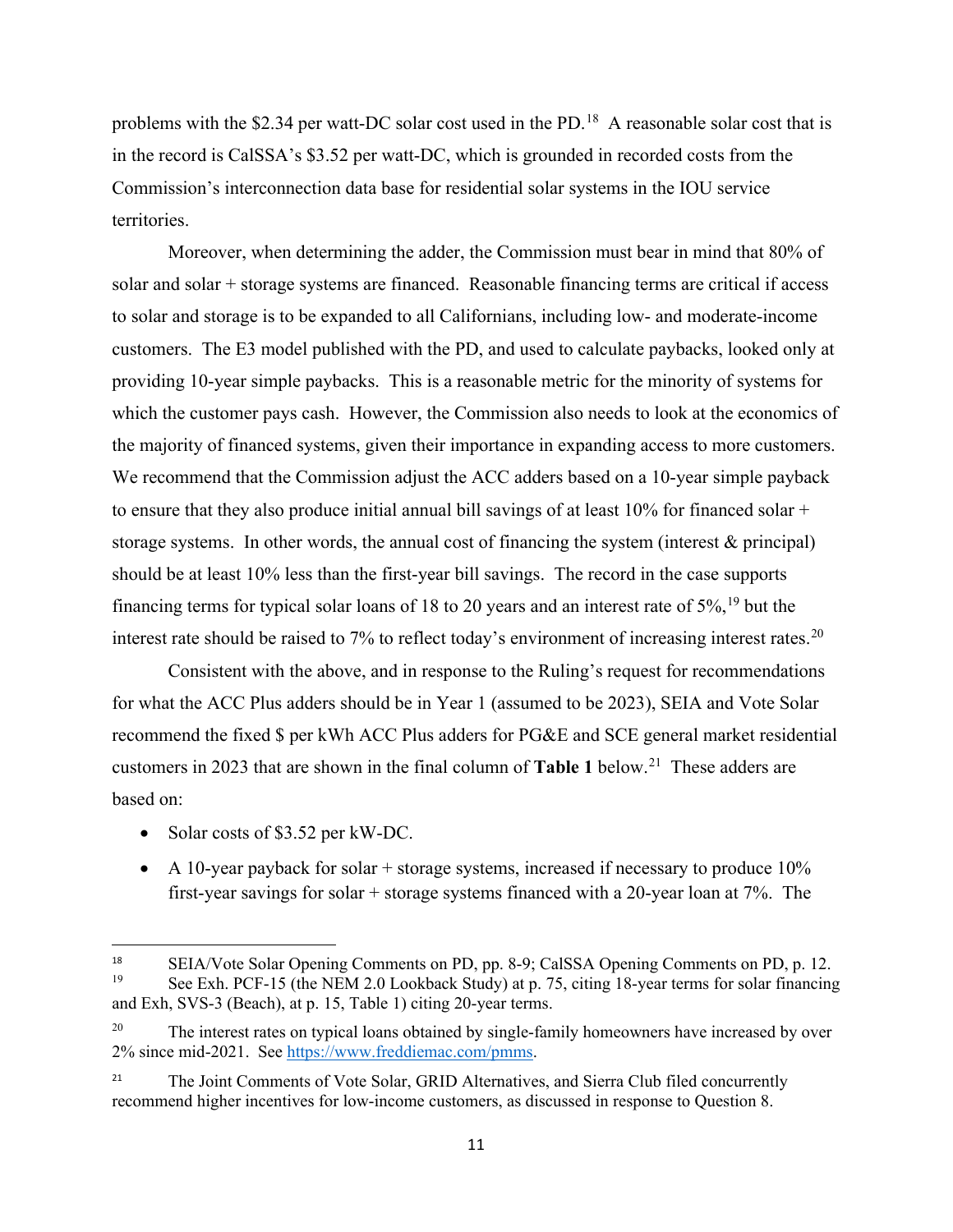calculations to produce these savings assume no GPC or NBC charge on BTM consumption.

- Consolidating ACC values into the same TOU periods used in the IOUs' electrification rates, as shown in Attachment A.
- An assumption that the ACC Plus adder will remain in place for a particular solar customer for a 10-year period beginning when the customer's system comes online.
- Use of the E3 model released in December 2021, and the use of the existing record for the key drivers of the model – including solar costs and retail rates.

| <b>Utility/Rate</b>    | <b>Solar Cost</b><br>$(\frac{\sqrt{3}}{W}$ att-dc) | <b>Type of</b><br><b>System</b> | <b>Simple Payback</b><br>(years) or <b>Monthly</b><br>Savings $(\%)$ | <b>ACC Plus Adder</b><br>$\frac{\sqrt{2}}{2}$ |
|------------------------|----------------------------------------------------|---------------------------------|----------------------------------------------------------------------|-----------------------------------------------|
| PG&E EV2               |                                                    | $S + S$                         | 10%                                                                  | 0.106                                         |
| <b>SCE TOU-D-PRIME</b> | 3.52                                               | $S + S$                         | 10%                                                                  | 0.132                                         |
| SDG&E EV-TOU-5         |                                                    | $S + S$                         | 10%                                                                  | 0.020                                         |

**Table 1:** *Recommended First-year Residential ACC Plus Adders*

For SDG&E, the ACC Plus adder required to reach  $10\%$  monthly savings for solar + storage is much lower than for the other two IOUs, due mainly to the use of the EV-TOU-5 rate. If the Commission were to determine, in a subsequent proceeding, to replace EV-TOU-5 with a different electrification rate, the ACC Plus adder for SDG&E should be revised using the same calculations used to produce the ACC Plus adders in Table 1.

# **H. Length of Residential Glide Path for ACC Plus (Question 7[b])**

SEIA and Vote Solar recommend that the first-year ACC Plus adders in Table 1 should step down by 20% when each IOU reaches its share of a total of 780 MW of new residential NEM 3.0 solar installations across the three IOUs' service territories. We recommend that stepdowns occur individually for each IOU, when the IOU reaches its share of a 780 MW tranche of capacity. This is the same capacity-based structure and process for stepdowns in export rates for general market residential customers that SEIA and Vote Solar recommended in our testimony.<sup>22</sup> This will complete the transition in five steps and approximately five years, assuming a similar pace of deployment to what the market has experienced over the last five

<span id="page-17-0"></span><sup>&</sup>lt;sup>22</sup> See Exh. SVS-03, at p. 45 (Table 6).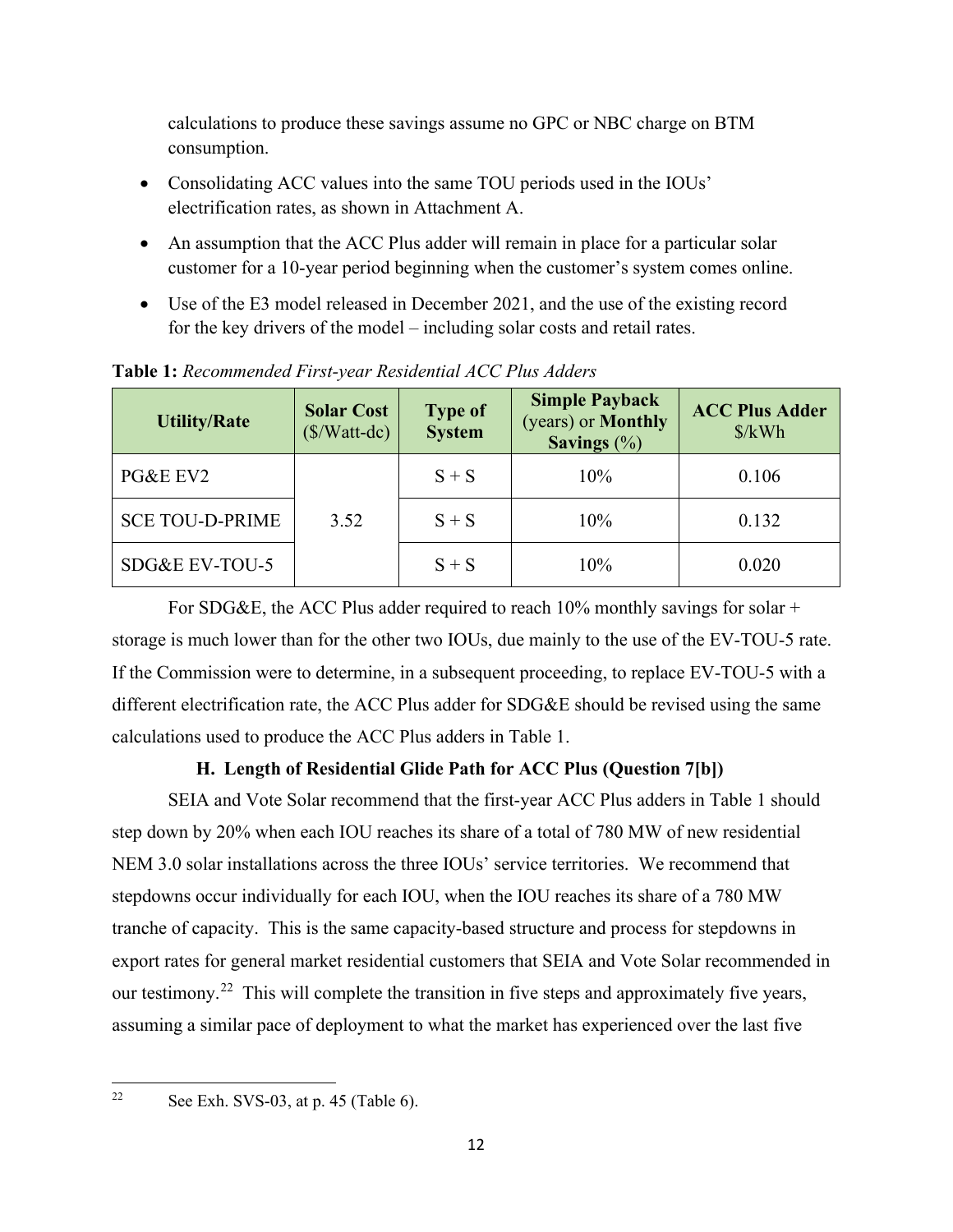years. We note that each 20% stepdown in the ACC adder corresponds to approximately a 2% to 4% decrease in residential solar and storage costs. Clearly, it will be challenging for the industry to reduce costs at this pace – particularly given the current headwinds – for all segments of the market – of supply chain issues, solar import tariffs, the scheduled decline of the investment tax credit, higher inflation, competition with EVs for batteries, pending prevailing wage legislation, and pending new requirements for licensing solar installers. We discuss our recommendations for how to structure an ACC Plus glide path for the non-residential market in Section J below.

#### **I. ACC Plus Will Not be Sufficient for Low Income Customers (Question 8)**

SEIA supports the proposal for low-income customers set forth in the joint comments of Vote Solar, GRID Alternatives, and the Sierra Club. Their proposal includes both ACC Plus adders and an upfront buydown incentive for low-income customers. The ACC Plus adders in their proposal differ from the general market adders proposed in Table 1, because low-income solar costs are higher than general market solar costs, and CARE and FERA rates are lower, resulting in reduced savings from the use of solar on-site. In addition, the amount of additional compensation that can be added through an ACC Plus adder on export rates is capped by the residential minimum bill or the non-bypassable charges that solar customers must pay (whichever is larger over the course of a year). Thus, to reach a reasonable payback, low-income customers need the support of an added MTC or buydown incentive even when export rates are increased as much as possible.

#### **J. ACC Plus Should Apply to Nonresidential Customers (Question 9)**

ACC Plus also should apply to nonresidential, commercial and industrial ("C&I") customers. The record in this case shows clearly that the C&I market has lagged the residential market in recent years, due to the switch to an evening peak period and C&I rate designs with lower volumetric rates.<sup>[23](#page-18-0)</sup> In our prior comments on the PD, SEIA and Vote Solar recommended a glide path in export rates for non-residential customers, starting at the current retail rate, with a 10% stepdown in the export rate for each 1 GW tranche of solar added until the then-current ACC by TOU period is reached.<sup>24</sup> We can accept moving this glide path to an ACC Plus structure. We have reviewed and support the comments of CalSSA proposing specific ACC Plus

<span id="page-18-0"></span><sup>&</sup>lt;sup>23</sup> See Exh. SVS-03, at pp. 56-58.

<span id="page-18-1"></span><sup>&</sup>lt;sup>24</sup> SEIA/Vote Solar Opening Comments on PD, at p. 14.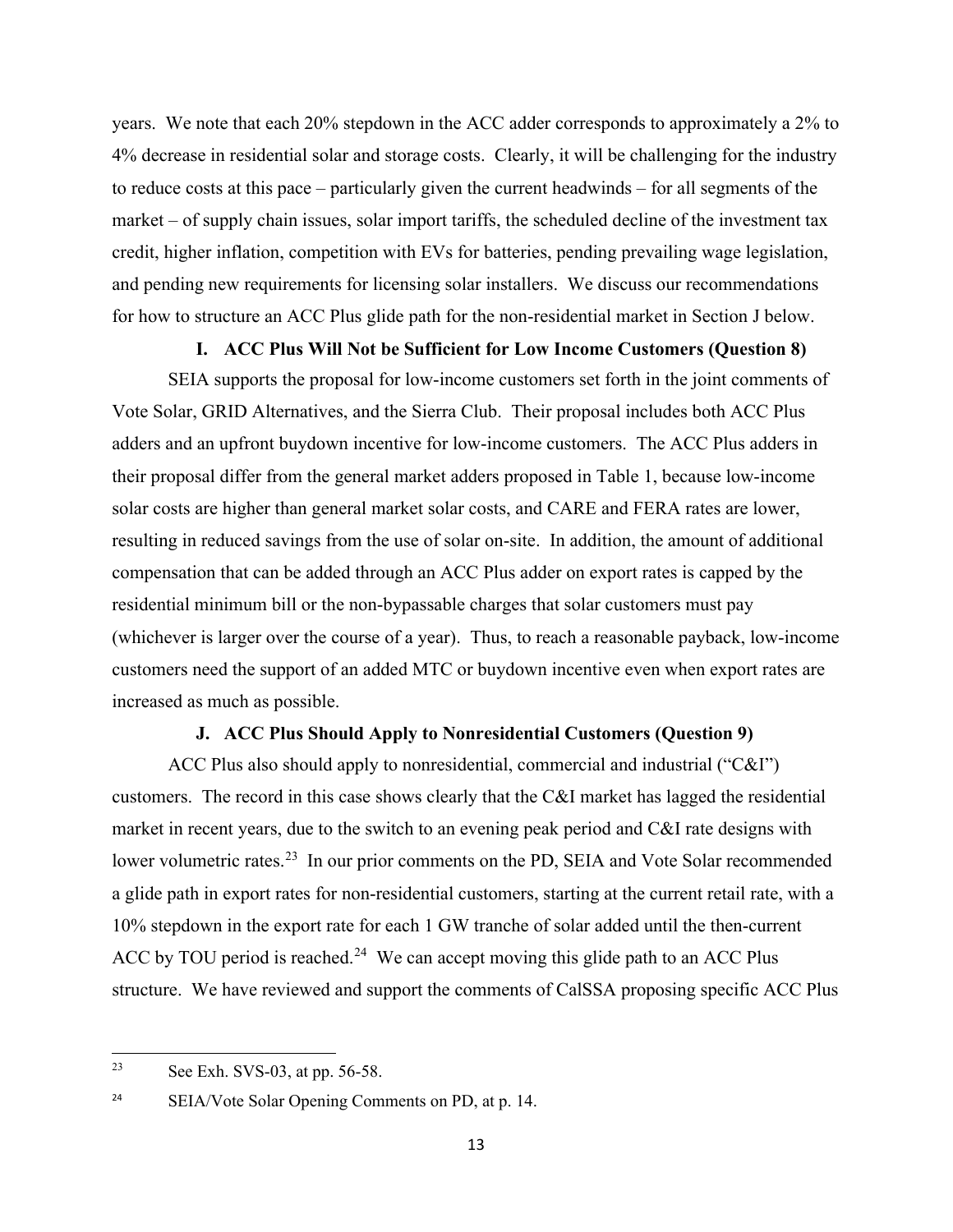adders for specific types of non-residential customers, plus a graduated step-down in these adders. This proposal would afford the industry the time necessary to transition all market segments to solar + storage as the primary product.

SEIA and Vote Solar recommend that the stepdowns in the residential and non-residential markets should move separately. The project development, construction, and interconnection timelines are substantially longer for non-residential solar and storage projects. A given tranche of value for commercial customers should not be prematurely closed based on the faster residential sales cycle. Additionally, the two market segments experience different project economics. One tranche of ACC Plus adders may offer sufficient value for one market segment, while the other one slows down. The stepdowns for the residential and non-residential market segments should not be linked.

#### **III. NON-BYPASSABLE CHARGES ON GROSS CONSUMPTION**

#### **A. NBCs Should Not be Assessed on BTM Consumption (Question 10)**

The Commission should not assess NBCs on any BTM consumption. The energy produced and consumed BTM does not originate nor travel on the systems of the Commissionregulated investor-owned utilities. The Commission does not have regulatory authority over individual NEM customers as generators. These generators are not electrical corporations (and thus public utilities) over which the Commission has broad sweeping regulatory authority.<sup>[25](#page-19-0)</sup> Indeed, the definition of electrical corporation specifically excludes "independent solar energy producers,"[26](#page-19-1) such as NEM customers. Because NEM customers are not public utilities, the Commission's broad reaching jurisdiction under PU Code Section  $701<sup>27</sup>$  $701<sup>27</sup>$  $701<sup>27</sup>$  does not govern the

<span id="page-19-0"></span><sup>25</sup> *See* PU Code Section 218(a) ("Electrical corporation" includes every corporation or person owning, controlling, operating, or managing any electric plant for compensation within this state, except where electricity is generated on or distributed by the producer through private property solely for its own use or the use of its tenants and not for sale or transmission to others.)

<span id="page-19-1"></span><sup>&</sup>lt;sup>26</sup> Cal. Pub. Utils. Code § 218(e) defines "independent solar energy producer" as "a corporation or person employing one or more solar energy systems for the generation of electricity for any one or more of the following purposes: (1) its own use of the use of its tenants; or (2) the use of, or sale to, not more r than two other entities or persons per generation system solely for use on the real property on which the electricity is generated, or on real property immediately adjacent thereto."

<span id="page-19-2"></span><sup>&</sup>lt;sup>27</sup> Under PU Code Section 701, the Legislature grants the Commission the power to "supervise and" regulate every public utility in the State" and do all things "necessary and convenient in the exercise of such power and jurisdiction."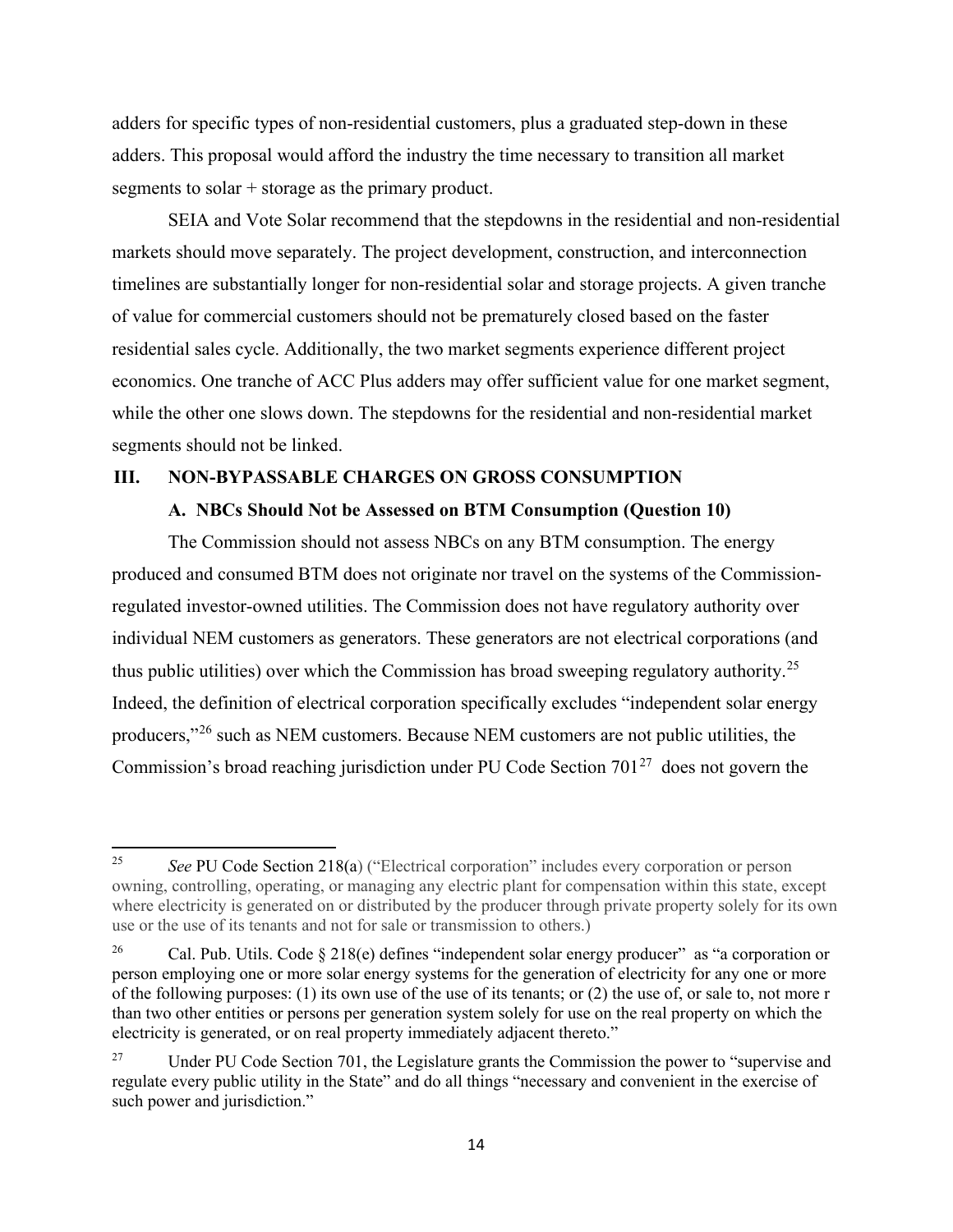jurisdictional analysis. Any authority that the Commission may have to regulate a solar customer must be grounded in a specific statute.<sup>28</sup>

No statute – including PU Code Sections 2827 and 2827.1 addressing the NEM programexpands the scope of the Commission's authority over NEM customers (i.e., eligible customergenerators) to include charging rates for behind-the-meter consumption. While Section 2827.1 provides that the Commission must use a rulemaking to determine "which rates and tariffs are applicable to customer generators"<sup>[29](#page-20-1)</sup> and must "establish terms of service and billing rules for eligible customer-generators,"<sup>30</sup> these provisions are in reference to the regulated service provided by the jurisdictional utility to the NEM customer – not in reference to the BTM generation and consumption of such customers.

NBCs are charges relating to the cost of providing service by jurisdictional electrical corporations which are collected through Commission-approved rates for *service provided by the regulated utility*. Energy which is produced and consumed BTM is not a service provided by the regulated utility. Simply put, the Commission lacks jurisdiction to directly apply charges associated with jurisdictional retail electric service – in this case NBCs – to electricity that is self-produced and self-consumed by NEM generators.

Moreover, even if the Commission's jurisdictional hurdle did not exist, assessing NBCs on BTM consumption would violate PU Code Section 453(a), which prohibits a public utility from unjustly discriminating between customers with respect to rates. Customers who are not on a net metering tariff pay NBCs based on their imports from the grid. Consistent with Section 453, NEM customers should be assessed NBCs in the same manner.<sup>31</sup>

In Decision 16-01-044, the Commission appeared to recognize these limitations on imposing NBCs on NEM customers. In that decision it determined that customers on the NEM 2 tariff should pay certain NBCs (public purpose programs, the DWR bond charge, competition transition charge and the nuclear decommissioning charge) on all imports. This was a change from the then-current practice of only paying such charges on the netted-out quantity of energy

<span id="page-20-0"></span><sup>28</sup> *See City of Inyo v. Pub. Util. Comm'n.,* 26 Cal. 3d 154, 160 (1980).

<span id="page-20-1"></span><sup>&</sup>lt;sup>29</sup> PU Code Section 2827.1 (c) (7).

<span id="page-20-2"></span><sup>&</sup>lt;sup>30</sup> PU Code Section 2827.1 (c)(2).

<span id="page-20-3"></span><sup>&</sup>lt;sup>31</sup> NEM customer paying NBCs on the netted-out quantity of energy consumed from the grid, rather than all imports was a product of statute and thus not unjustly discriminatory.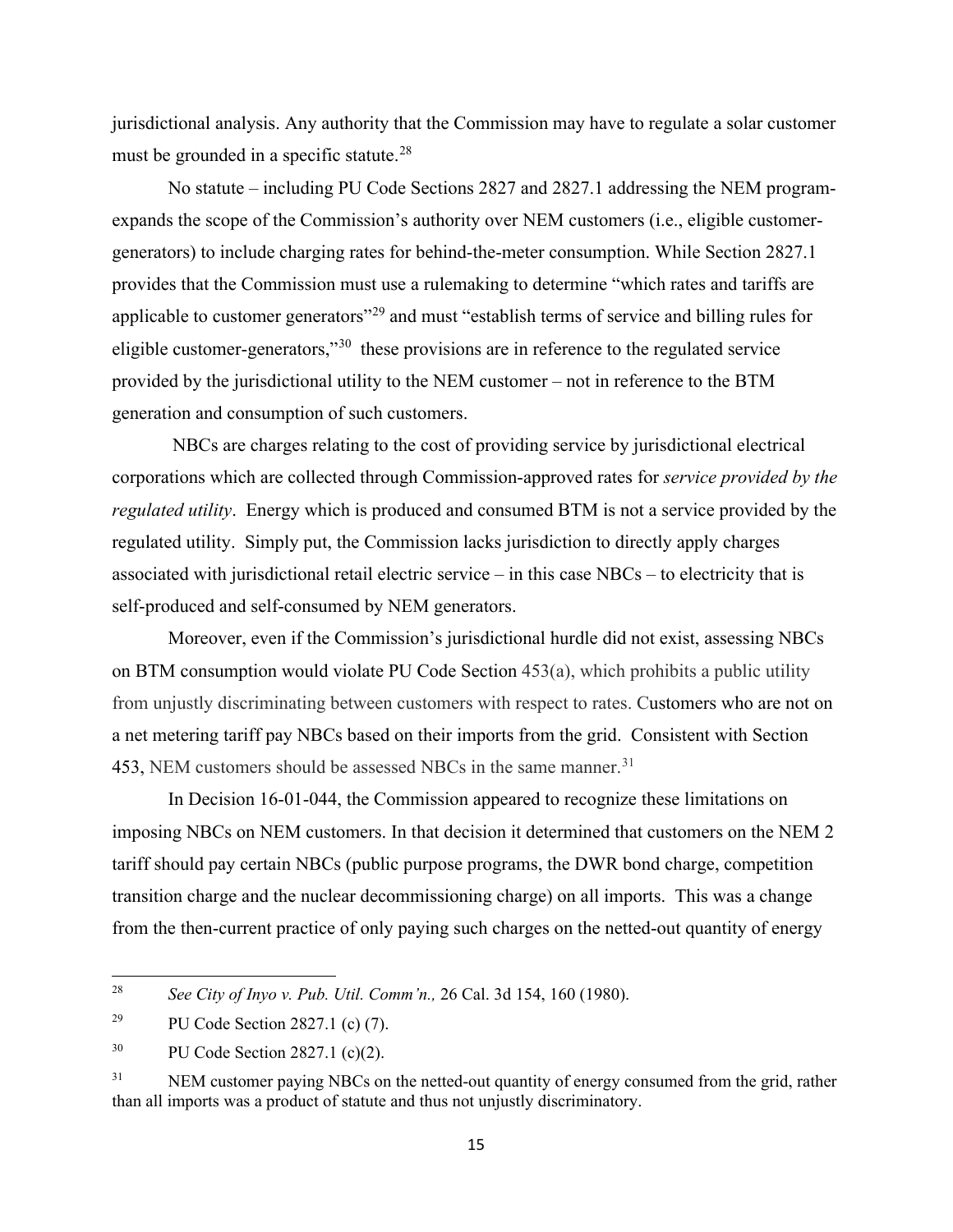consumed from the grid (i.e. imports less exports). The Commission did not consider imposing these four NBCs on BTM consumption. To the contrary, when imposing the four NBCs on all imports, the Commission noted that such would "move the economic contribution of NEM customers toward being more consistent with the contribution of other customers."[32](#page-21-0) In other words, requiring NEM customers to pay the four NBCs on all *imports* was consistent with how other customers pay for such NBCs. By establishing a net billing tariff under NEM 3, solar customers will move to paying the full retail rate – including all NBCs – on all imports from the grid. Thus, the Commission will take the final step in moving the economic contribution of NEM customers to NBCs to be completely in line with the contributions of non-NEM customers – both types of customers will pay *all* NBCs (not just the four which were the subject of Decision 16-01-044) based on the amount of power delivered by the utility.

A net billing construct for NEM customers, without NBCs assessed on energy produced and consumed BTM, ensures complete equity among customers in the manner in which NBCs are paid and is consistent with the parameters of the Commission's jurisdiction.

#### **B. Applicability of Specific NBCs to BTM Generation (Question 11)**

The Commission's lack of jurisdiction over NEM generators, coupled with a clear policy dictate that all customers should pay NBCs (or any rate) in a nondiscriminatory manner, leads to the conclusion that there is no basis to assess any NBCs on BTM generation. Even if, the Commission were to overcome its lack of jurisdiction, the application of such charges on BTM consumption would still fail on legal grounds – the charges would not be just and reasonable. When examined on an individual basis it is evident that there is a lack of cost causation between the costs underlying the NBCs and BTM generation/consumption, leaving, the application of NBCs on such consumption not just and reasonable.

## **1. Power Charge Indifference Adjustment**

The power charge indifference adjustment ("PCIA") was established to allow an IOU to recover the above-market costs of generation resources purchased on behalf of a bundled customer who leaves the IOU's generation service to purchase generation from another provider. The PCIA is calculated based on the difference between the total portfolio costs of the utility's generation resources and the Market Price Benchmark.

<span id="page-21-0"></span><sup>32</sup> Decision 16-01-044, p. 86.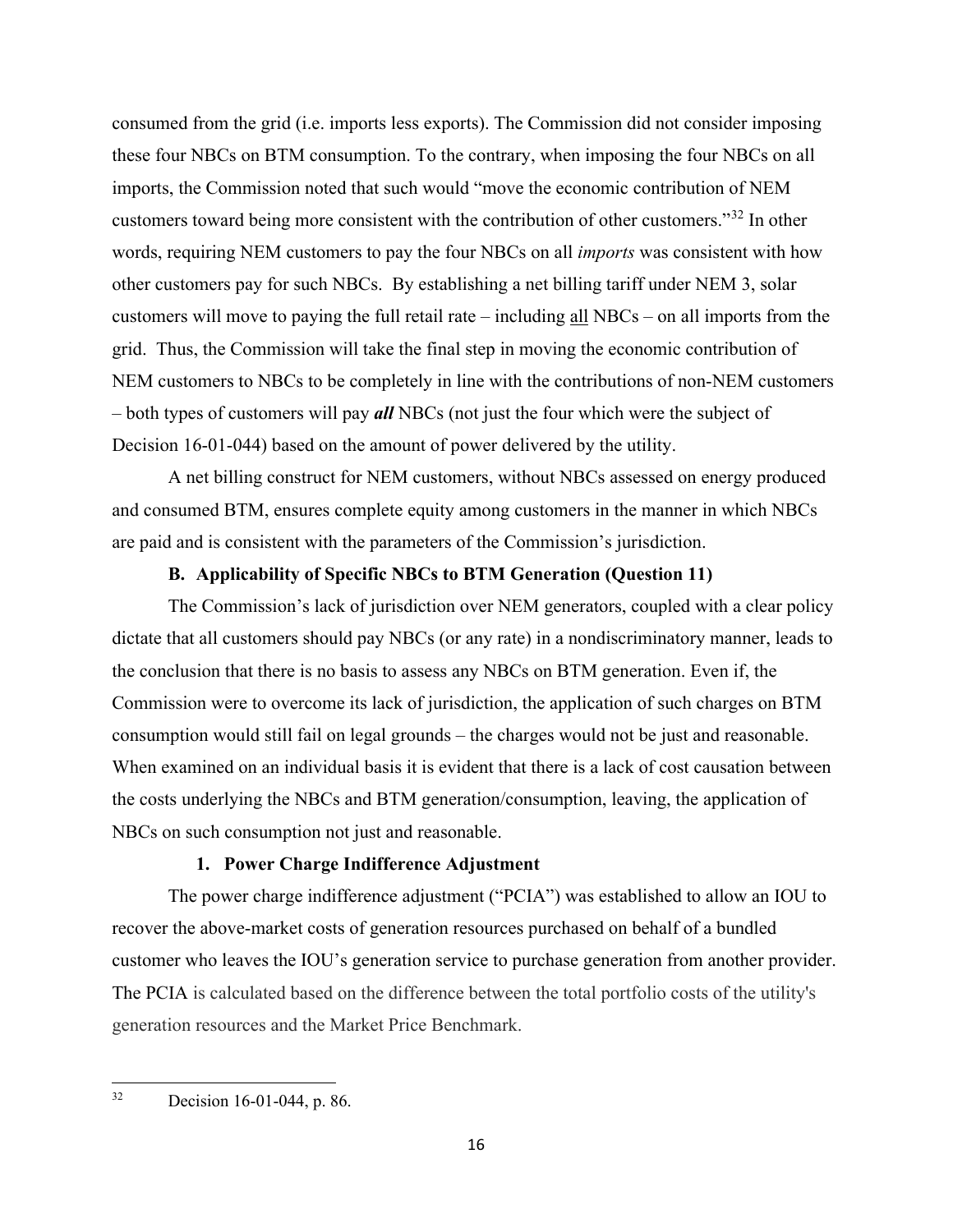As the Commission has acknowledged, the PCIA is grounded in law.<sup>33</sup> The Commission has synthesized this applicable law - PU Code Sections 365.1, 365.2, 366.2, and 366.3 - as requiring the Commission to ensure that bundled service customers do not experience any cost increases as a result of (1) retail customers electing to receive generation services from direct access ("DA") providers, or (2) the implementation of community choice aggregation  $("CCA")$ .<sup>[34](#page-22-1)</sup> Interpreting these statutes based on the general principles of statutory construction, the plain language of Section 365.1 addresses the allocation of certain generation costs to customers of community choice aggregators, customers that purchase electricity through a direct transaction with "other providers,"<sup>[35](#page-22-2)</sup> and bundled service customers.<sup>[36](#page-22-3)</sup> NEM customers do not "purchase" electricity from other service providers (i.e., DA or CAA providers) with respect to their BTM production and consumption. Section  $366.2^{37}$  and Section  $366.3^{38}$  $366.3^{38}$  $366.3^{38}$  address the Commission's obligation to ensure that there is no cost shift between customers of a community choice aggregator and bundled customers, but they are in no manner applicable to the power that NEM customers produce and consume BTM Finally, Section 365.2 provides that "The commission shall ensure that bundled retail customers of an electrical corporation do not experience any cost increases as a result of retail customers of an electrical corporation electing to receive service from other providers." Again, other providers is defined in Section 365.1(a)

<span id="page-22-1"></span>34 *Id*., p. 6, footnote 6.

<span id="page-22-2"></span><sup>35</sup> As defined in section 365.1 (a) "other provider" means any person, corporation, or other entity that is authorized to provide electric service within the service territory of an electrical corporation pursuant to this chapter, and includes an aggregator, broker, or marketer, as defined in Section 331, and an electric service provider, as defined in Section 218.3 – in other words CCAs and direct access providers.

<span id="page-22-3"></span><sup>36</sup> See Section 365.1 (c) (2)(A). Note that while Green Tariff Shared Renewables ("GTSR") customers are also subject to the PCIA, this program was established pursuant to SB 43, which dictates that the program be implemented in a manner that ensures nonparticipating ratepayer indifference. D.15- 01-051, pp. 20-21; Cal. Pub. Util. Code Section 2831(h). To ensure this statutorily mandated indifference standard, the Commission extended the PCIA to these customers as well. D.15-01-051, pp. 100-104. No statutorily mandated indifference standard exists for NEM customers.

<span id="page-22-4"></span><sup>37</sup> The applicable part of Section 336.2 reads "(a)(4) The implementation of a community choice aggregation program shall not result in a shifting of costs between the customers of the community choice aggregator and the bundled service customers of an electrical corporation."

<span id="page-22-0"></span><sup>33</sup> Decision 19-08-022, p.6.

<span id="page-22-5"></span><sup>&</sup>lt;sup>38</sup> The applicable part of Section 366.3 reads "Bundled retail customers of an electrical corporation shall not experience any cost increase as a result of the implementation of a community choice aggregator program."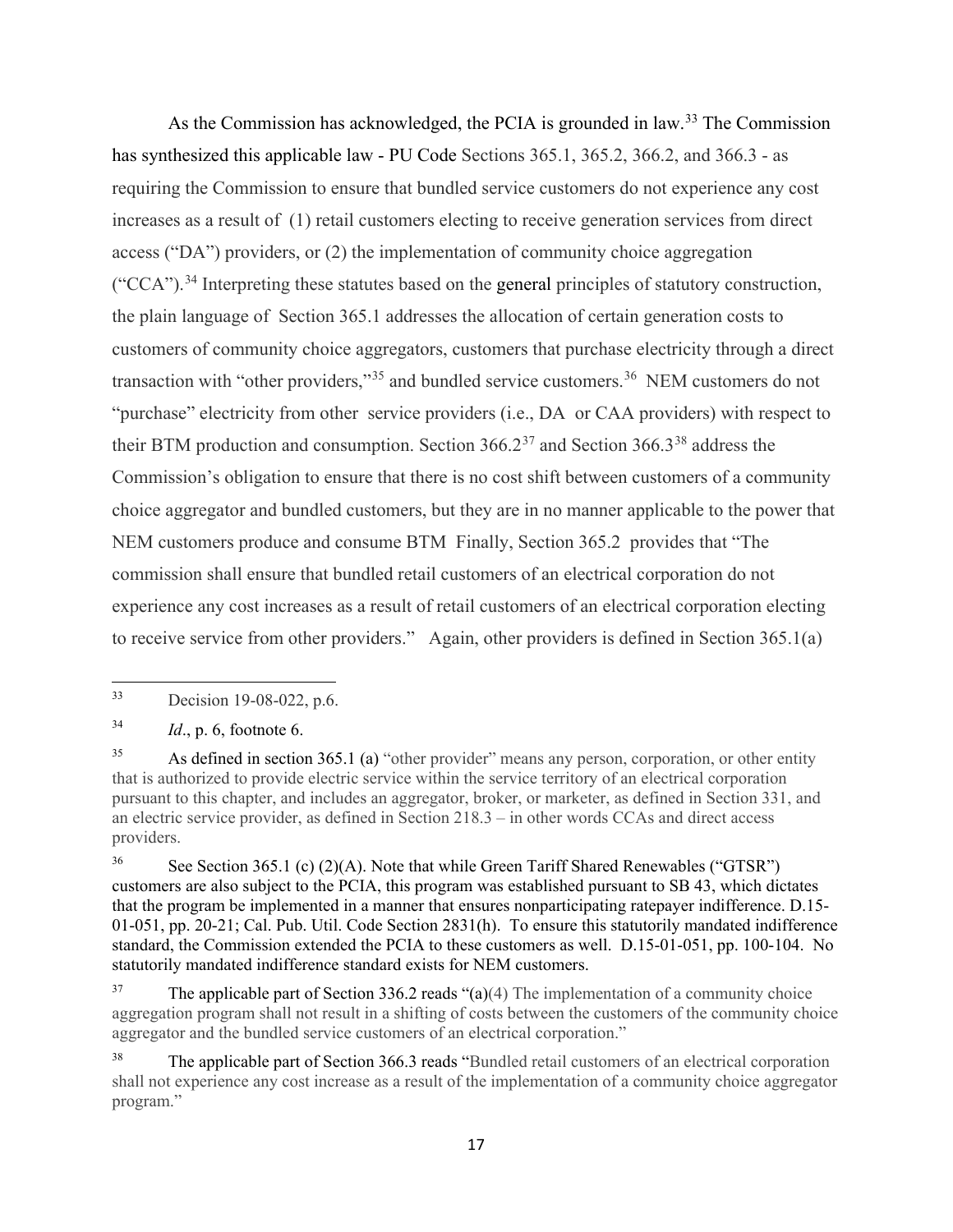to mean CCA or DA providers. Moreover, the legislative history clearly indicates that it was not applicable to BTM consumption. The Assembly Bill Analysis summarizing the provisions of the bill states that the bill:

Specifies that costs shifting cannot occur between customers of electrical corporations and community choice aggregators (CCAs) or energy service providers (ESPs) and requires the CPUC to ensure that departing load does not experience a cost increase as a result in an allocation of costs not incurred on behalf of departing load.<sup>[39](#page-23-0)</sup>

In addition to the fact that the statutory framework upon which the PCIA relies does not encompass NEM customers, the fact is that NEM customers have not and should not cause any above-market costs of generation associated with IOU procurement to serve bundled load. The IOUs have been taking BTM generation into account in their bundled procurement plans for many years.[40](#page-23-1) The Commission's current integrated resource planning ("IRP") proceeding uses the load serving entities' demand forecast data, including BTM PV demand, to determine the state's preferred system portfolio. The adopted IRP resource plans have consistently shown approximately 1 GW per year of new BTM solar additions.<sup>[41](#page-23-2)</sup> In other words, the BTM demand forecast is built into the IOUs' portfolio planning thereby reducing the level of generation which needs to be procured to meet reliability and GHG emission goals. There are simply no abovemarket generation costs associated with BTM consumption.

## **2. New System Generation / Local Generation**

The new system generation charge (assessed by PG&E and SCE) and the local generation charge (assessed by SDG&E) collect the net capacity costs of IOU power purchase agreements (PPAs) which the Commission has pre-determined the costs and benefits of which will be allocated to all benefitting customers, including bundled service, Direct Access, and Community Choice Aggregation customers.<sup>42</sup> The costs of these contracts are allocated through

<span id="page-23-0"></span><sup>39</sup> Assembly Bill Analysis, SB 350 (September 11, 2015), p. 2 [https://leginfo.legislature.ca.gov/faces/billAnalysisClient.xhtml?bill\\_id=201520160SB350#](https://leginfo.legislature.ca.gov/faces/billAnalysisClient.xhtml?bill_id=201520160SB350)

<span id="page-23-1"></span>See, e, g. Decision 12-12-010, pp. 5-6 (requiring that the assumptions selected for the Base Scenario in Attachment A to the decision to be l be used by the IOUs in their ongoing bundled procurement) id., Attachments A and C showing small PV (BTM) netted from demand)

<span id="page-23-2"></span>See, e.g., D.20-03-028, Table 6 and Figure 3, pp. 42-43 (showing the forecasted additions of BTM solar ("Customer Solar") of 1.02 GW per year).

<span id="page-23-3"></span><sup>&</sup>lt;sup>42</sup> See PG&E Tariff, Electric Preliminary Statement Part FS, New System Generation Balancing Account, Sheet 1, SCE Tariff. Preliminary Statement New System Generation Balancing Account, Sheet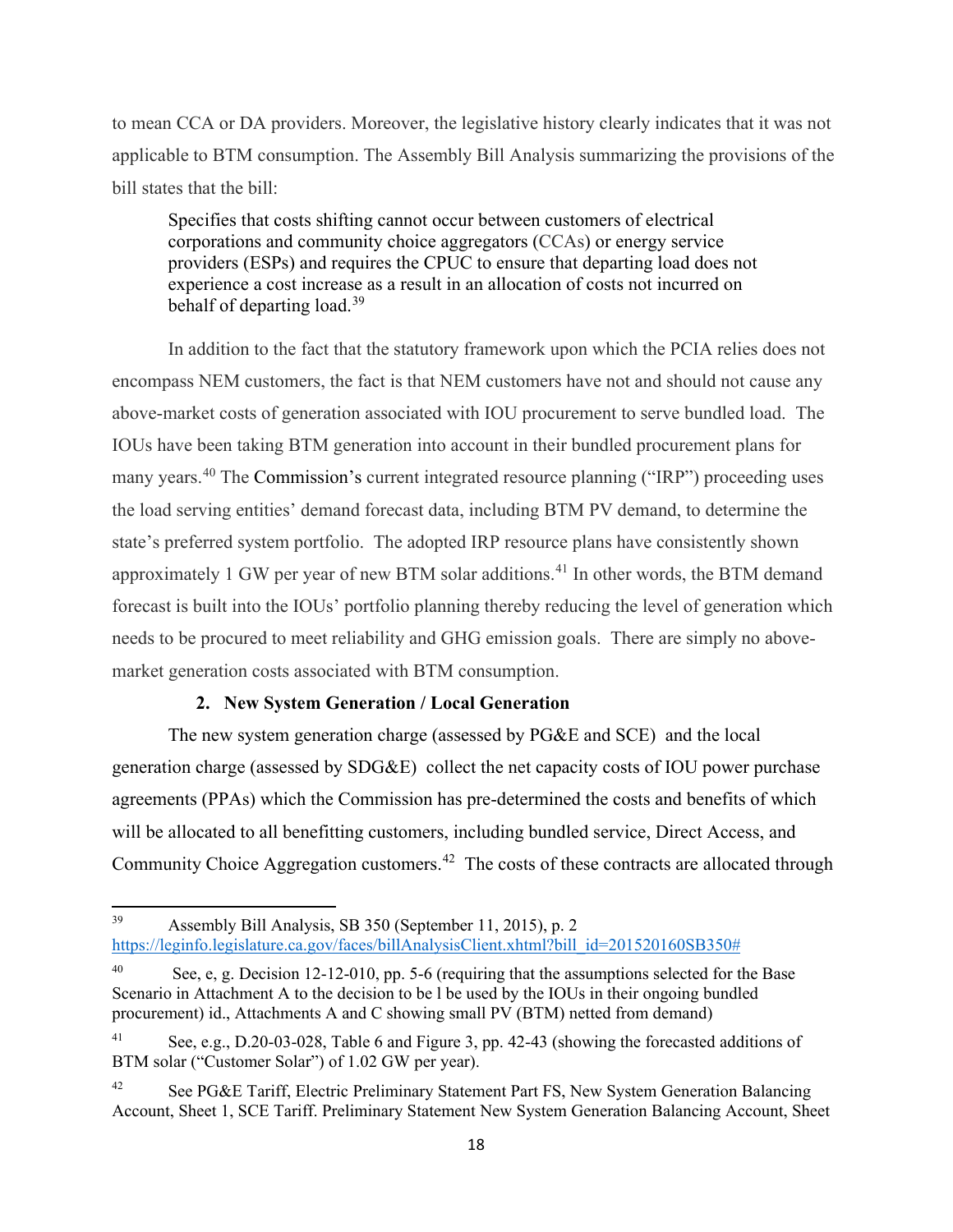the Commission-adopted "Cost Allocation Mechanism" ("CAM") and collected through the New System Generation ("NSG") or Local Generation NBC. For the most part, the PPAs, the cost of which are allocated through the CAM, are for the purpose of addressing system reliability. Indeed, in adopting the CAM and associated generation NBCs, the Commission relied on P.U. Code Section 380 which directed the establishment of resource adequacy requirements for all load serving entities.<sup>[43](#page-24-0)</sup> Specifically, the Commission stated that Section 380:

allows the costs an IOU incurs to sustain system reliability and local area reliability to be fully recovered from all customers on whose behalf the costs are incurred. It is consistent with AB 380 for the Commission to adopt the costallocation methodology set forth herein so that the IOUs' bundled customers are not alone responsible for the cost of new generation to *retain system reliability*. [44](#page-24-1)

Distributed generation systems located in constrained areas of the grid allow the utilities to avoid reliability-related generation costs. A NEM customer should not be required to pay an NSG or local generation surcharge on BTM generation which helps the IOU to avoid additional reliability-related generation costs.

Moreover, in deciding to which customers the NSG NBC would apply, the Commission was clear in its intent – "preservation of bundled customer indifference *and cost recovery from customers on whose behalf resources were procured."*[45](#page-24-2) This construct led the Commission to determine that municipal departing load customers ("MDL") and customer generation departing load ("CGDL") would be exempt from the NSG NBC. In doing so the Commission examined the load forecast upon which the IOUs' long term procurement plans were based (the California Energy Commission Integrated Energy Policy Report forecast) and determined that "future CGDL and MDL are captured by historical trends used to develop the load forecasts." Thus, the Commission concluded:

The exclusion of MDL and CGDL from the load forecast can only logically be interpreted to mean that the LTPP, which uses that load forecast to determine resource needs in the forecast year, does not include any resources to serve that departing load in that forecast year and beyond. Accordingly, in such

<sup>1;</sup> SDG&E Tariff, Preliminary Statement, Balancing Accounts, Local Generation Balancing Account, Sheet 1.

<span id="page-24-0"></span><sup>43</sup> Decision 06-07-029, Conclusion of Law 1.

<span id="page-24-1"></span><sup>44</sup> *Id.,* Conclusion of Law 2.

<span id="page-24-2"></span><sup>45</sup> Decision 08-09-012, p. 14.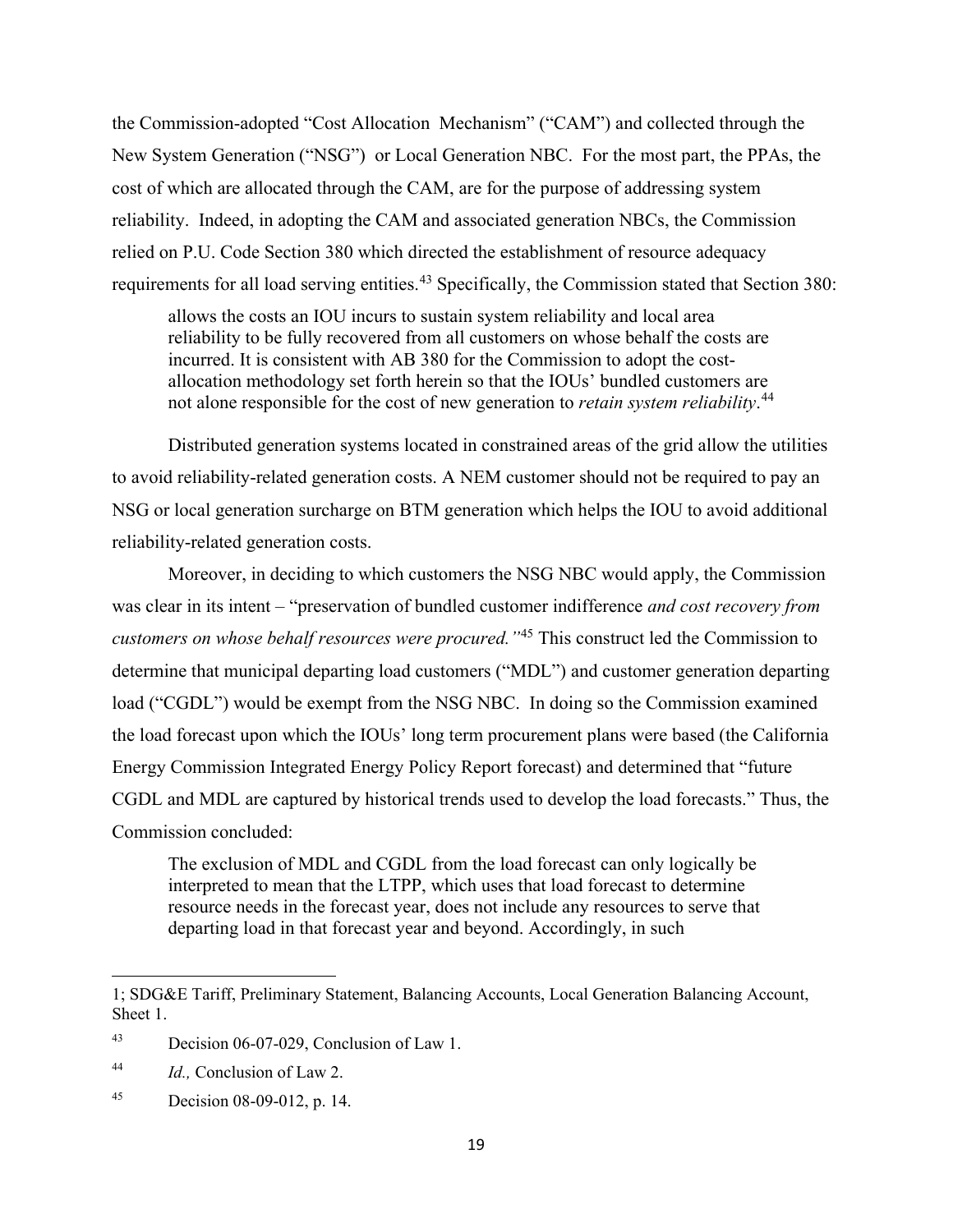circumstances, it would be reasonable to determine that the fair share of departing load for paying the new generation NBCs would be zero.<sup>[46](#page-25-0)</sup>

The same rationale is applicable to the generation which a NEM customer produces and self-consumes. As noted above, this generation is captured in the IOUs' load forecasts upon which their procurement for bundled customers is based. The resources recovered through the generation surcharges were not procured to serve the forecasted amount of NEM generation that was produced and consumed BTM. As the Commission has previously determined with respect to MDL and CGDL, there is no basis for assessing a generation surcharge on this load.

#### **3. Reliability Services**

The reliability services NBC recovers the costs of reliability services which the California Independent System Operator ("CAISO") bills to the IOUs as Participating Transmission Operators ("TO"). Reliability Service Costs are defined in the CAISO tariff as "The costs associated with services provided by the CAISO: (1) that are deemed by the CAISO as necessary to maintain reliable electric service in the CAISO Balancing Authority Area; and (2) whose costs are billed by the CAISO to the Participating TO pursuant to the CAISO Tariff. Reliability Services Costs include costs charged by the CAISO to a Participating TO associated with service provided under a Reliability Must-Run Contract, or a Black Start Agreement, as well as Exceptional Dispatches and Minimum Load Costs associated with units committed for local reliability requirements." [47](#page-25-1) The reliability services revenue requirement is part of the IOU's FERC authorized transmission revenue requirement. The reliability services charge is not broken out separately as part of the retail customer's bill but is included in the transmission charge.

Requiring NEM customers to pay reliability services charge on self-consumer BTM generation also runs counter to cost causation principles. This energy which has been produced and consumed BTM has never touched the transmission grid. The customer's consumption of that self-generated energy in no manner contributed to the situation on the grid that resulted in the CAISO's need to provide reliability services to the IOUs.

#### **4. DWR Bond Charge / Wildfire Fund**

The Wildfire Fund nonbypassable charge was established by the Commission pursuant to

<span id="page-25-0"></span><sup>46</sup> *Id.,* p. 23.

<span id="page-25-1"></span><sup>&</sup>lt;sup>47</sup> *See* Master Definitions Supplement, Appendix A to the currently effective CAISO Tariff.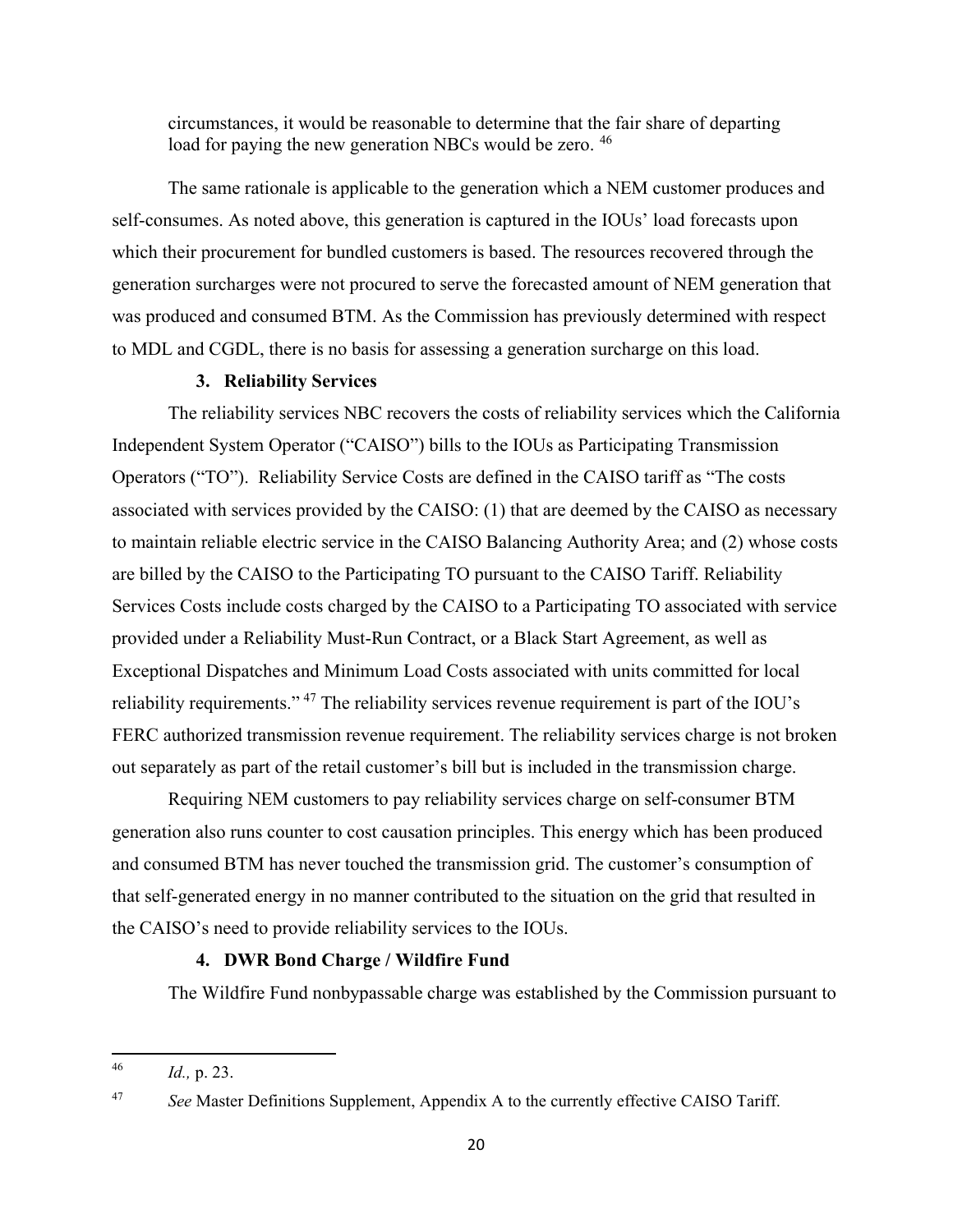Public Utilities Code Section 3289(a)(2). This code section provides that "The charge *shall be collected in the same manner* as that for the payments made to reimburse the Department of Water Resources pursuant to Division 27 (commencing with Section 80000) of the Water Code." At the time of enactment of PU Code Section 3289(a)(2), the DWR bond charge was collected from NEM 2 customers on the basis of their imports (netted out within each metered interval). The statutory language requires that Wildfire Fund NBC be collected from NEM customer in the same way that the DWR bond charge was – in other words, only on imports. At no time was the DWR bond charge ever assessed on BTM generation and consumption. The statutory language precludes the Commission from doing so now.

#### **5. PUC Reimbursement Fee**

The PUC Reimbursement Fee is set annually by the Commission. The amount of the fee is designed to capture the total amount allocated to the Public Utilities Commission Utilities Reimbursement Account in the state's annual budget. The methodology to determine the fee for each class of utility the Commission regulates - electric, gas, water, and telecommunications – is set forth in PU Code Section 432. Specifically, Section 432(c) provides that:

Within each class of public utility subject to the fee, the commission shall allocate among the members of the class the amount of its budget to be financed by the fee using the following methods:

(1) For electrical corporations, the ratio that *each corporation's sales in kilowatt hours* bears to the total sales in kilowatt hours for the class (emphasis added).

 In other words, the amount of each IOU's PUC Reimbursement Fee NBC is premised on its annual kilowatt hour sales. Generation produced and consumed BTM is not power that the IOU has sold, and thus does not factor into this analysis and assessment. NEM 3 customers will pay the PUC Reimbursement Fee NBC on each kilowatt hour of electricity sold to them by the IOU or by the IOU/CCA, in other words, on all power imported from the grid. There is no basis in law for such a fee to be assessed on generation the IOU does not sell to the NEM customer.

#### **6. Wildfire Hardening**

To date, the Wildfire Hardening NBC has been confined to PG&E. The charge repays the costs of the bonds issued by PG&E to obtain funds to cover the cost of Commission-approved capital expenditures aimed at reducing the risk of wildfire through grid hardening and associated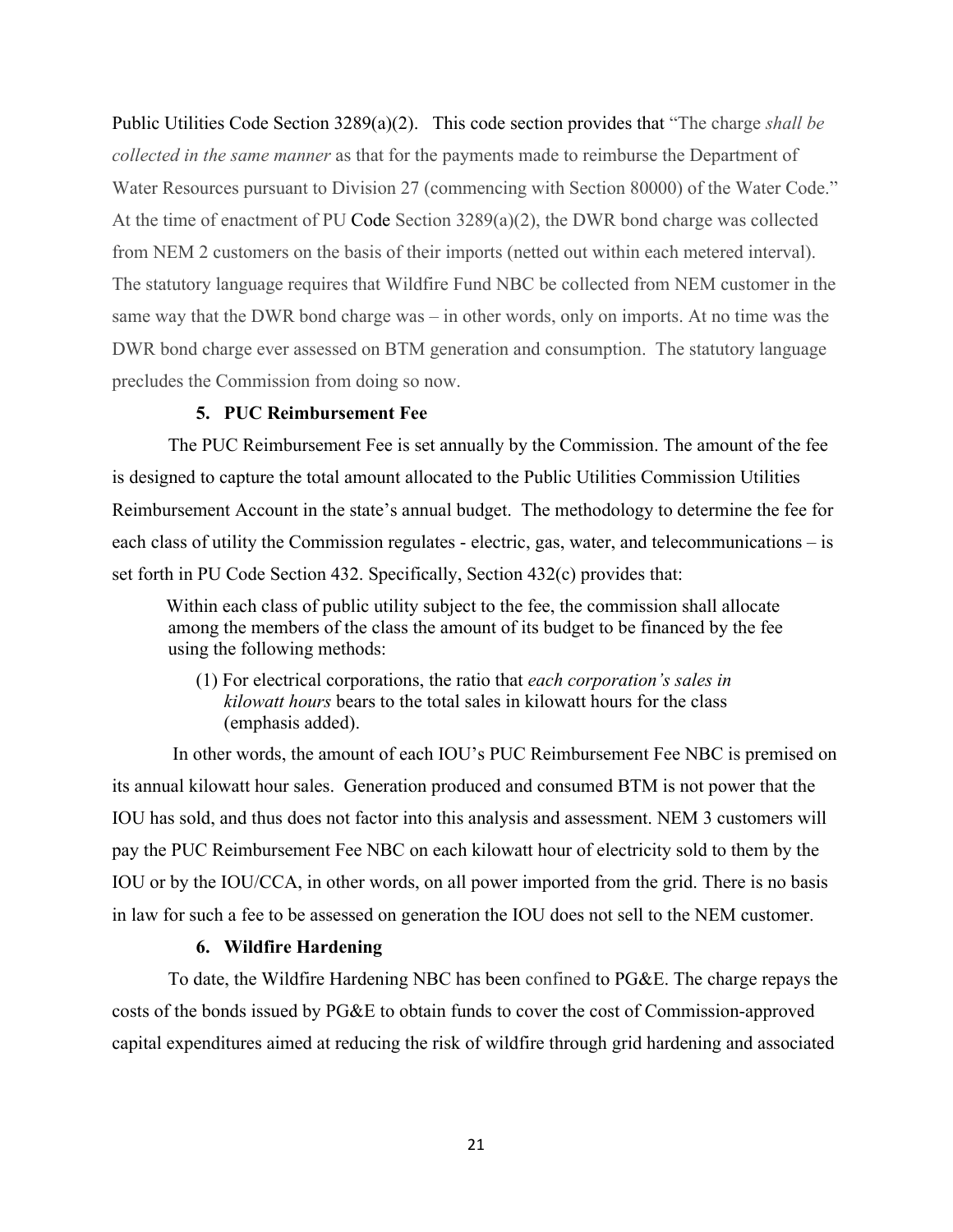programs such as enhanced vegetation management.<sup>[48](#page-27-0)</sup> The production and consumption of generation BTM does not use the transmission or distribution systems, and over time will reduce the amount of transmission and distribution infrastructure which must be constructed, as reflected in the marginal capacity-related transmission and distribution costs used to set retail rates and as a component of the ACC. The fact that NEM customers' BTM production and use of power does not utilize the transmission and distribution systems, coupled with the contribution of their BTM generation and consumption to the IOUs' ability to defer or avoid additional infrastructure projects, supports the conclusion that there is no cost causation nexus between BTM consumption and Wildfire Hardening costs.

#### **7. Competition Transition Charge**

The terms and application of the Competition Transition Charge ("CTC") – created to allow the IOUs to recoup the costs of stranded assets resulting from the restructuring of the electric services industry almost 30 years ago – are also governed by statute. P.U. Code Section 369 authorizes this Commission to establish a nonbypassable mechanism to ensure recovery of what are known as "transition costs," while Section 371 provides that the collection of such transition costs will be based on "the amount of electricity purchased by the customer from an electrical corporation or an alternate supplier of electricity," subject to changes in usage occurring in the normal course of business.

Currently NEM customers pay CTC charges on all imports from the IOU. Thus, they are paying the CTC based on the amount of electricity purchased from the IOU consistent with the statute. Electricity produced and consumed BTM is not "purchased" from "an alternate supplier of electricity," i.e., from a DA or CCA provider. Moreover, the statute already accounts for reductions in purchases from the electric corporation, noting that changes can occur in the normal course of business. PU Code Section 371(b) defines changes in the normal course of business to include "installation of demand-side management equipment or facilities, energy conservation efforts, or other similar factors." Demand side management is described in the *California Standard Practice Manual: Economic Analysis of Demand-side Programs* as including conservation (energy efficiency), load management, fuel substitution, load building, and self-generation.<sup>[49](#page-27-1)</sup> Thus the statute governing CTC charges is clear the Commission does not

<span id="page-27-0"></span><sup>48</sup> See Decision 21-06-030, p.4.

<span id="page-27-1"></span><sup>49</sup> *California Standard Practice Manual: Economic Analysis of Demand-side Programs*, p. 2.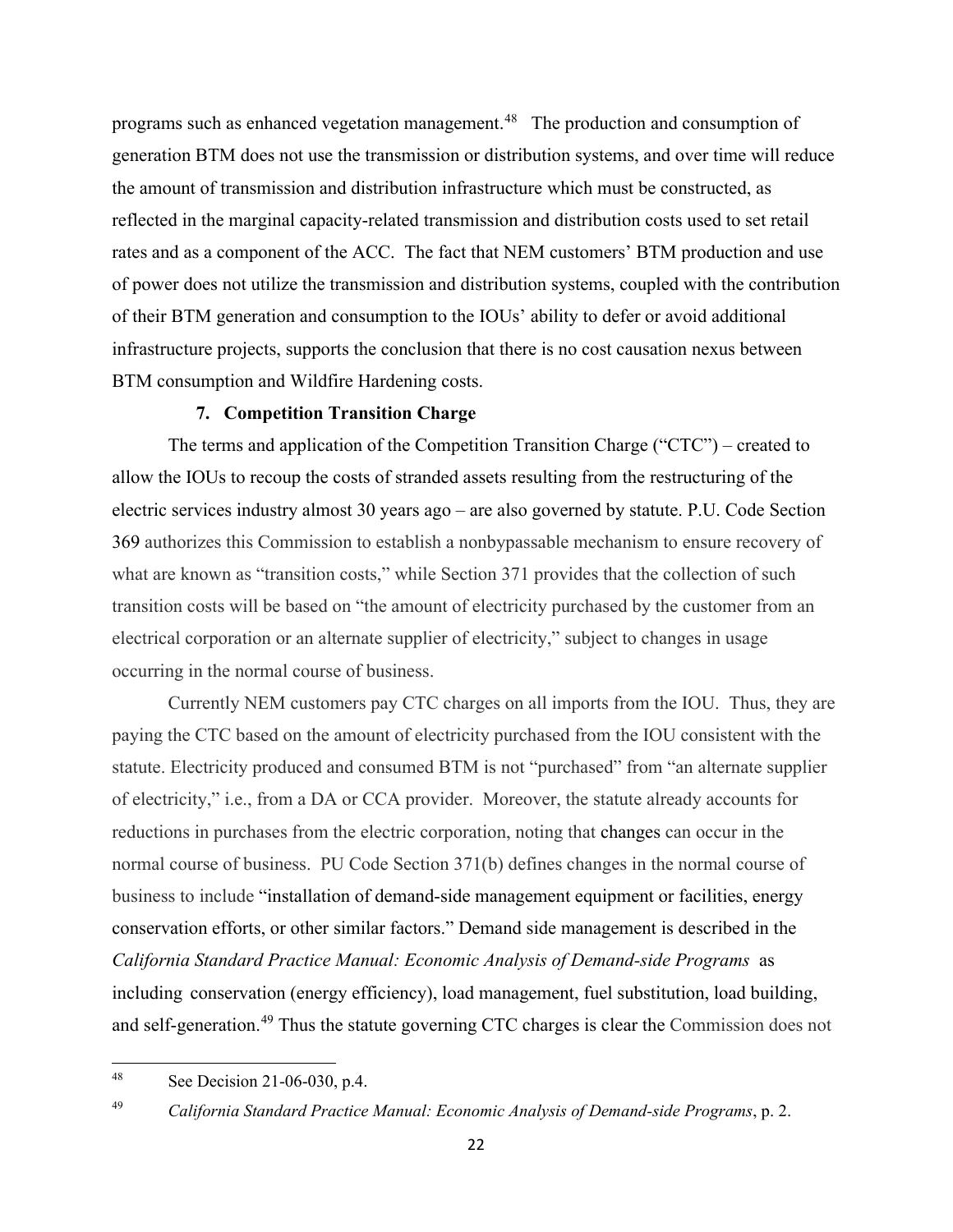have the authority to extend CTC payments to BTM consumption of self -generated energy.

## **C. Applicability of New NBCs to BTM Generation (Question 12**)

If the Commission determines in the future to create additional nonbypassable charges, they should be applicable to NEM 3 customers in the same manner they are to all other customers – on their imports from the grid. To the extent that the Commission stays within this basic framework, which, as stated above, appears to be dictated by the scope of the applicable statutes, then the Commission can apply the new NBC to NEM 3 customers in the same proceeding in which the charge is created. If, however, the Commission attempts to reach BTM, and impose such charge on BTM consumption of self-generated energy, then the Commission would need to establish a separate proceeding to determining the new NBC's applicability to NEM 3 customers. In addition to addressing jurisdictional arguments, the Commission would need to address whether the charge is just and reasonable as applied to BTM generation as well as address any implications for the sustainability of the industry of imposing additional charges on NEM customers.

## **IV. COMMUNITY SOLAR (Questions 13 and 14)**

SEIA and Vote Solar appreciate the Commission's efforts to take another look at the development of a community solar tariff within the confines of the NEM proceeding. The use of community solar as a means to enhance solar access in low-income communities merits further consideration, especially because a majority of low-income households in California are renters and therefore cannot choose to install onsite solar, even if they have the financial means to do so. The low- income program referenced in the Ruling – Community Solar Green Tariff ("CSGT") – is not sufficiently effective. At bottom, the program is too small  $-41$  MW – to serve the size of the potential market.<sup>50</sup> At present there are no customers enrolled in the program in any of the three IOU service territories.<sup>[51](#page-28-1)</sup> The program has several constraints – including program size, siting requirements, and sponsorship requirements - which make it difficult to put together viable

<span id="page-28-0"></span><sup>50</sup> *See* Exhibit CCS-01, pp. 9-10.

<span id="page-28-1"></span><sup>&</sup>lt;sup>51</sup> See Quarterly Disadvantaged Communities Green Tariff and Community Solar Tariff Programs Report on Pacific Gas & Electric Company for the Period of January 1, 2022 – March 31, 2022, R, 1407- 002 (Apri1 2029, 2022), Attachment, p. 2, Table 1; Quarterly Disadvantaged Community Solar Green Tariff Program Progress Report of San Diego Gas &Electric Company, Q1 2022, R. 14-7-002 (May 2, 2002), p. 2; Southern California Edison Company's Disadvantaged Communities Green Tariff and Community Solar Green Tariff Third Quarter 2021 Report, p. 2.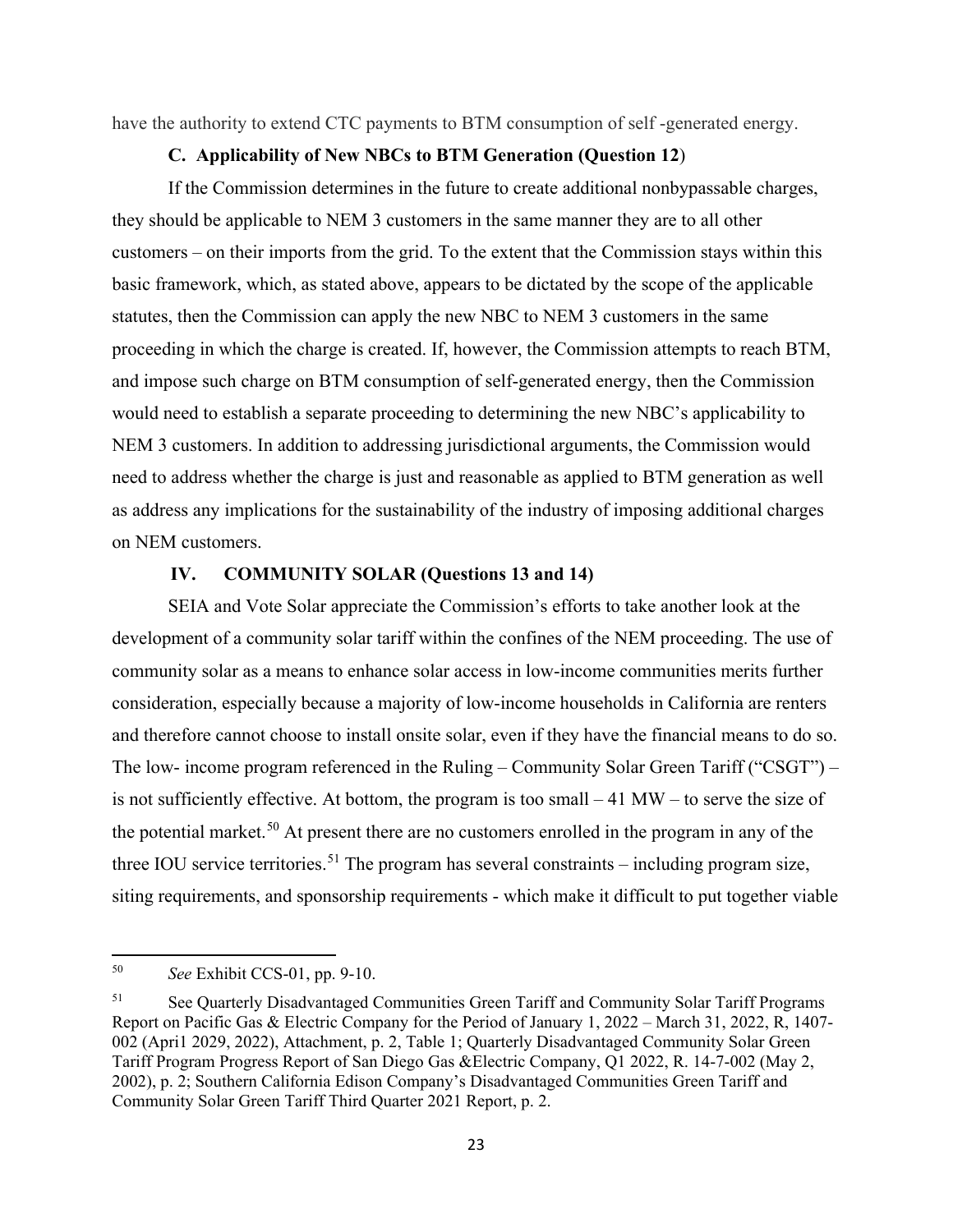projects. This fact was made evident by the suspension of solicitations for the program in both SDG&E's and SCE's service territories.<sup>[52](#page-29-0)</sup> Prior to this suspension, SDG&E had held four biannual Requests for Proposals (RFPs) for CSGT projects in its service territory, all of which were unsuccessful in soliciting any bids.<sup>[53](#page-29-1)</sup> SCE completed three biannual RFPs for CSGT projects, yielding only one successful CSGT offer.<sup>54</sup>

Further, the CSGT program does not drive the deployment and operation of community solar projects in a manner that is most beneficial to the grid. An important consideration for the Commission throughout this proceeding has been to establish a tariff that sends price signals to customers to operate their solar systems and manage their energy usage in a manner that is most beneficial to the grid. Extension of the net billing tariff to community solar presents an opportunity for the Commission to establish a community solar program that similarly incentivizes optimal deployment and operation of community solar projects. For example, the Commission should use this opportunity to consider how to ensure the inclusion of storage with community solar projects, as storage can be dispatched in hours when capacity is needed and GHG emissions are highest.

At bottom, the CSGT program on its own cannot effectively serve the low-income community. Moreover, the CGST program was not designed to drive operation of community solar projects in a manner which benefits the grid. Accordingly, the Commission should consider adopting a new model to coexist alongside CSGT and DAC-GT.

The use of a tariff "modeled" on the tariff adopted for the general population of NEM successor tariff customers *could* be a more viable option for a community solar program in lowincome communities, but that is a question of specifics – none of which are known at this time. Comparing the advantages and disadvantages of the two programs – the CSGT tariff and a net billing tariff – is impossible when the details of the latter program are not known. The

<span id="page-29-0"></span><sup>&</sup>lt;sup>52</sup> See October 28, Letter of Rachel Peterson, Executive Director of the California Public Utilities Commission to Sidney B. Dietz, granting requested suspension of additional solicitation. [https://www.cpuc.ca.gov/-/media/cpuc-website/divisions/energy-division/documents/solar-in](https://www.cpuc.ca.gov/-/media/cpuc-website/divisions/energy-division/documents/solar-in-disadvantaged-communities/executive-director-ltr-granting-joint-ious-extension-to-file-an-application-for-review-of-dacgt-and.pdf)[disadvantaged-communities/executive-director-ltr-granting-joint-ious-extension-to-file-an-application](https://www.cpuc.ca.gov/-/media/cpuc-website/divisions/energy-division/documents/solar-in-disadvantaged-communities/executive-director-ltr-granting-joint-ious-extension-to-file-an-application-for-review-of-dacgt-and.pdf)[for-review-of-dacgt-and.pdf](https://www.cpuc.ca.gov/-/media/cpuc-website/divisions/energy-division/documents/solar-in-disadvantaged-communities/executive-director-ltr-granting-joint-ious-extension-to-file-an-application-for-review-of-dacgt-and.pdf)

<span id="page-29-1"></span><sup>53</sup> *See* Southern California Edison Company and San Diego Gas and Electric Company October 11, 2021, Letter to Rachel Peterson, Executive Director of the California Public Utilities Commission, Requesting Suspension of Solicitations for the CGST Program, p. 2.

<span id="page-29-2"></span><sup>54</sup> *Id.*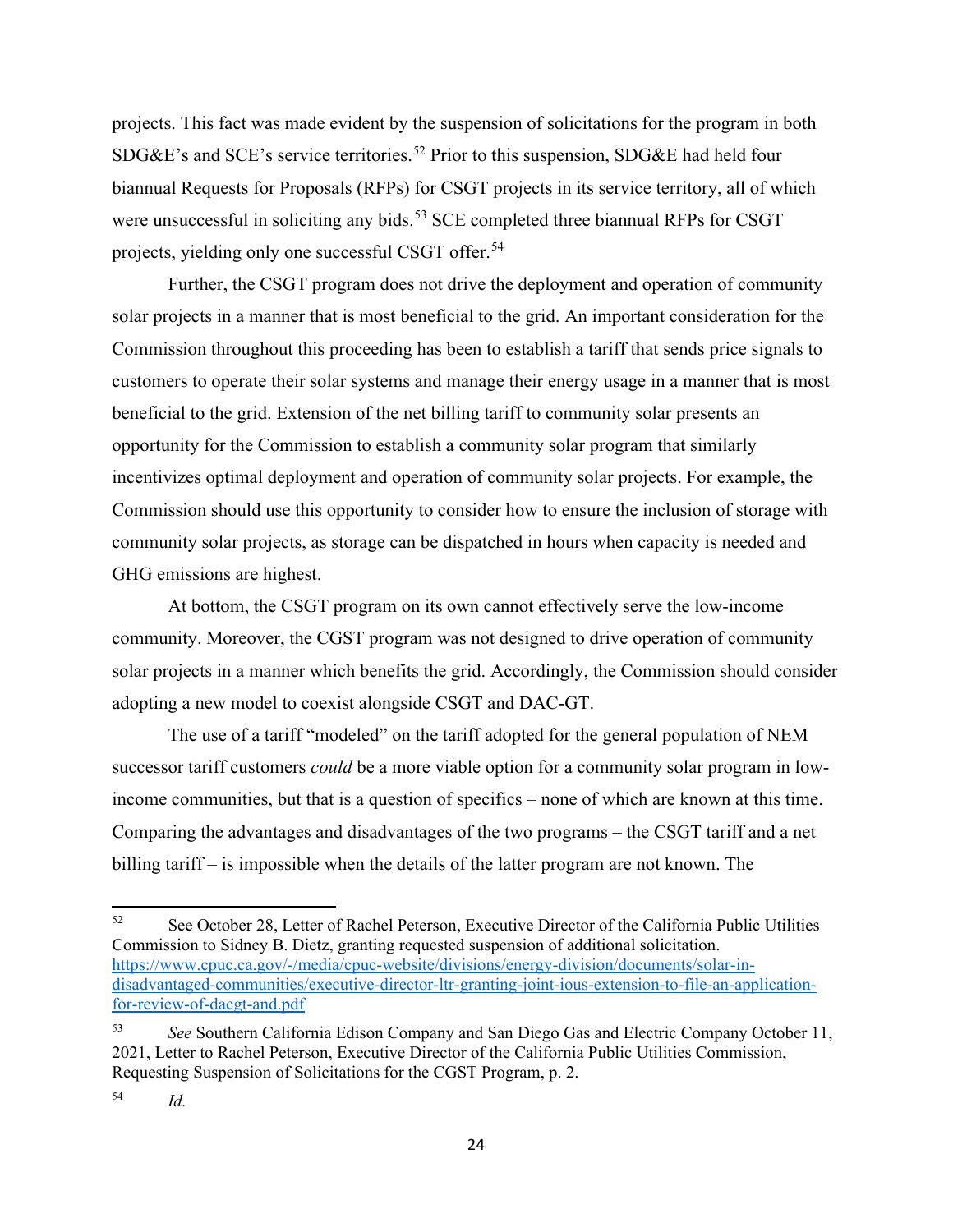Commission should first establish the specific elements of the general market net billing tariff and subsequently hold workshops in a new track of the proceeding to determine how that tariff needs to be altered, and the extent of the needed changes, to serve as a basis for creating a viable community solar program.

#### **V. CONCLUSION**

SEIA and Vote Solar appreciate the Commission's willingness to continue its deliberations on how best to craft a successor NEM tariff that meets all the statutory requirements. As discussed above, the ACC Plus construct introduced in the Ruling, if structured correctly over a sufficient period of time – using accurate data, no GPC or NBC charges, and other key identified elements – could provide a reasonable transition for the industry, to ensure that customer-sited renewable distributed generation continues to grow sustainably.

That said, the Commission must refrain from approving the Ruling's suggested assessment of NBCs on BTM consumption. Not only does such raise issues regarding the Commission's jurisdiction and whether the assessment of such charges would be just and reasonable, but, from a practical perspective, would only result in increasing the size of the ACC Plus adder needed for sustainable growth.

Respectfully submitted, this  $10<sup>th</sup>$  day of June 2022, at San Francisco, California.

Jeanne B. Armstrong<sup>[55](#page-30-0)</sup> Senior Regulatory Counsel Solar Energy Industries Association Sacramento, CA Telephone: (916) 276-5706 E-Mail: [jarmstrong@s](mailto:jarmstrong@)eia.org

By */s/ Jeanne B. Armstrong* Jeanne B. Armstrong

<span id="page-30-0"></span><sup>&</sup>lt;sup>55</sup> In accord with Rule 1.8, the representative of the Solar Energy Industries Association as the authority to sign this pleading on behalf of Vote Solar.